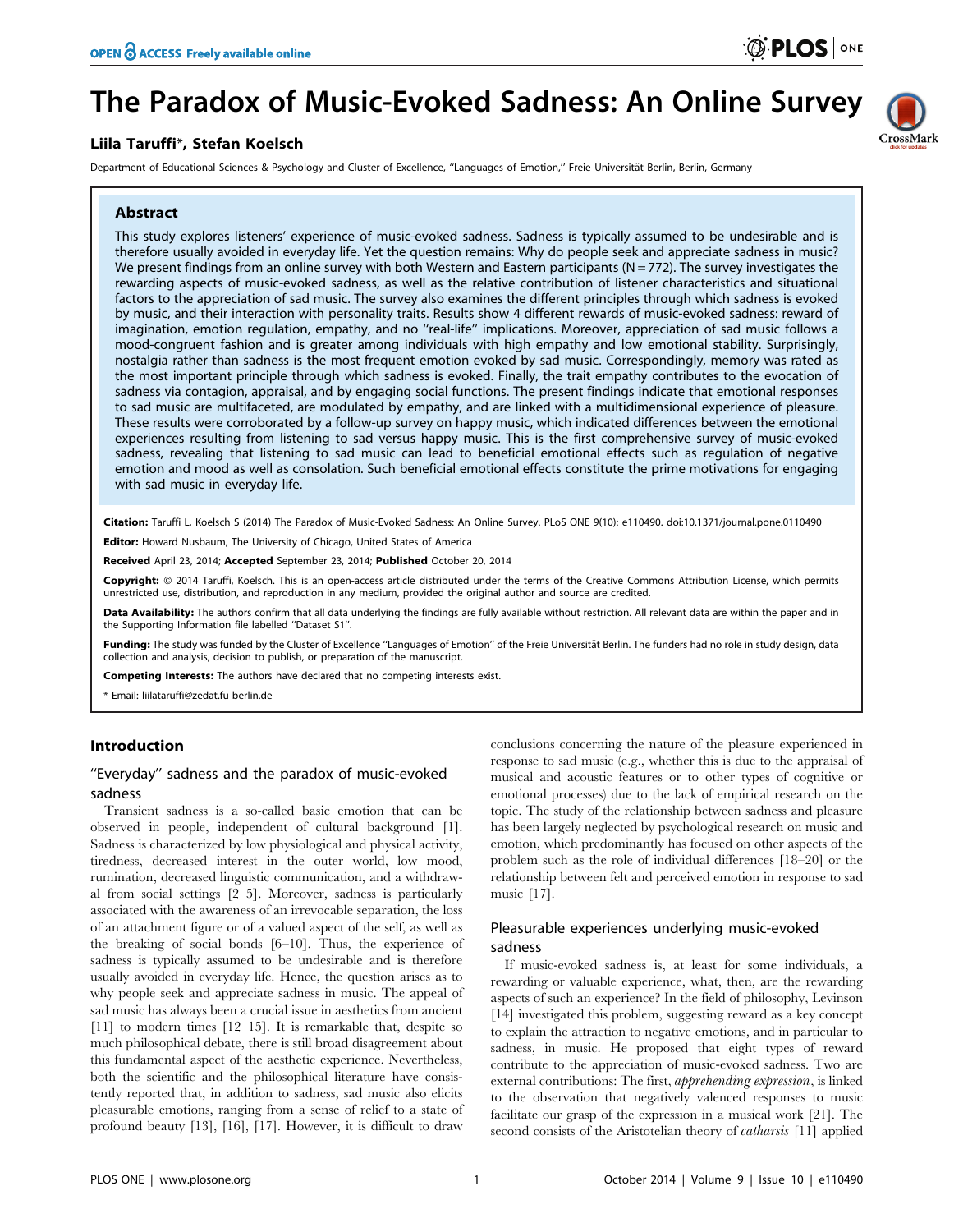to the musical domain. According to this theory, the negative emotional tone of sad music offers listeners the possibility of a controlled purification from a certain amount of a negative emotion afflicting them. The other six rewards are divided into two groups. The first group includes the following rewards: savoring feeling (i.e., savoring the qualitative aspects of sadness for its own sake); understanding feeling (i.e., sadness is perceived and appraised more clearly); and emotional assurance (i.e., musicevoked sadness allows listeners to reassure themselves about their ability to feel intense emotions). These rewards share the characteristic of being detached from contextual implications. This means that music-evoked sadness is not directed at any extramusical (''real-life'') circumstance that could evoke sadness, and, therefore, is deprived of its aversive aspects (e.g., grieving due to the loss of a loved one). The second group includes three other rewards: emotional resolution (i.e., a sense of mastery and control listeners derive from identifying themselves with sad music resolving happily); expressive potency (i.e., identifying with the music to the point of imagining oneself to have the same richness and spontaneity of the sadness expressed by music); and emotional communion (i.e., sharing the sadness of another human being such as the composer). These last rewards are closely connected to the ability to imagine oneself in the emotional condition portrayed by the music. According to Levinson's theory, imagination and freedom from ''real-life'' implications mediate the passage from music-evoked sadness to music-evoked reward. However, such rewards have not yet been empirically investigated.

Preliminary evidence for the rewards of music-evoked sadness can be found in studies which showed that pleasant emotions, such as blitheness and wonder, are elicited in response to sad music [17], [20], [22], [23]. Because it is well established that pleasure refers to the subjective hedonic component of reward [24], [25], the pleasant emotions evoked in these studies may be, for instance, the outcome of any combination of the above-mentioned rewards of music-evoked sadness.

In addition to Levinson's theory, Panksepp [26] found that sad music is more effective for arousing ''chills'' (i.e., intensely pleasurable responses to music) than happy music. Consequently, he argued that the neural substrate of social loss might entail similar neurochemicals (e.g., oxytocin or opioids) involved also in the ''chill'' response [26], [27]. Furthermore, Huron proposed that the pleasure experienced through sad music is due to the consoling effects of prolactin, a hormone usually released when people are sad or weeping [28]. However, no direct evidence is yet available for a role of prolactin, and there is a lack of empirical data supporting any of the proposed theories [14], [26], [28].

# Situational factors and listener characteristics modulating the appreciation of sad music

Although the existing literature reports a wide range of responses to sad music, varying from ''like'' to ''dislike'' or even "hate" [18], [20], [28], very little is known about which factors modulate the appreciation of sad music. Nevertheless, situational factors and listener characteristics might explain a significant portion of the variance in the emotional and aesthetic responses evoked by sad music.

With regard to situational factors, music-evoked emotions are strongly influenced by the situational conditions of exposure to music [29–31], as well as by the purpose that music serves in a given situation [32]. Thus, the investigation of the situational factors underlying engaging with sad music is important to understand why sad music is appreciated (if individuals actively choose to listen to sad music, then we can assume that they appreciate such music). Although no direct evidence has been published concerning the situations in which people engage with sad music, two qualitative studies identified a number of explicit functions achieved by listening to sad music, such as reexperiencing affect, cognitive, social, retrieving memories, friend, distraction, and mood enhancement [33], [34]. However, because these studies are limited by their small sample sizes (for example, only five participants were recruited by Garrido and Schubert [33]), further research should extend their findings to a broader population.

With regard to the listener characteristics, individual differences in personality traits can help to clarify why some listeners strongly appreciate sad music while others avoid it. Surprisingly, relatively few studies have specifically assessed the contribution of personality to the inclination of listening to sad music [18–20]. Vuoskoski and colleagues [20] discovered that openness to experience, global empathy and its subscales, fantasy, and empathic concern significantly correlate with liking of sad music and intensity of emotional responses evoked by sad music. Moreover, Vuoskoski and Eerola [19] found that global empathy and its subscales, *fantasy*, and empathic concern contribute to sadness evoked by unfamiliar music, while only fantasy plays a role in the case of familiar music. On the other hand, Garrido and Schubert [18] showed that absorption and musical empathy predict enjoyment of negative emotions in response to music. Thus, although more empathic individuals seem to appreciate sad music more than less empathic individuals, further studies could help to specify the nature of the association between the trait empathy and the appreciation of sad music (e.g., whether it is due to a specific use of sad music in more empathic individuals). Another factor representing a good candidate for modulating the appreciation of sad music is mood. Moods are affective states lower in intensity and longer in duration than emotions, and usually not directed at any specific object [35]. A number of studies reported mood-congruent effects on liking of sad music [36], [37]. For example, Schellenberg and colleagues [37] statistically eliminated the typical preference for happy music over sad music after a demanding distractor task (which aimed to induce a negative mood in the participants). Moreover, Hunter and colleagues [36] were able to attribute this effect to sad mood, by showing that liking of sad music increases when listeners are in a sad mood.

#### Principles underlying the evocation of sadness by music

Emotions can be evoked by music in different ways. Several researchers [38–40] theoretically introduced a number of principles through which music listening may evoke emotions. The principles underlying emotional responses to music encompass e.g., appraisal, evaluative conditioning, contagion, memory, expectancy, imagination or visual imagery, understanding, rhythmic entrainment, and social functions [39], [40]. To date, no evidence has been published indicating the most relevant principles through which sadness is usually evoked. Moreover, it still needs to be established whether different personality types contribute to elicit sadness through specific principles.

#### The present study

The aim of this study was to provide a better understanding of why people engage with sad music. We collected responses from a large multi-ethnic sample of participants, covering diverse age groups, through means of an online survey. In particular, we focused on the rewarding aspects of music-evoked sadness suggested by Levinson [14], as well as the relative contribution of listener characteristics (e.g., mood and personality) and situational factors to the appreciation of sad music. Because our knowledge of how many listeners experience sadness in response to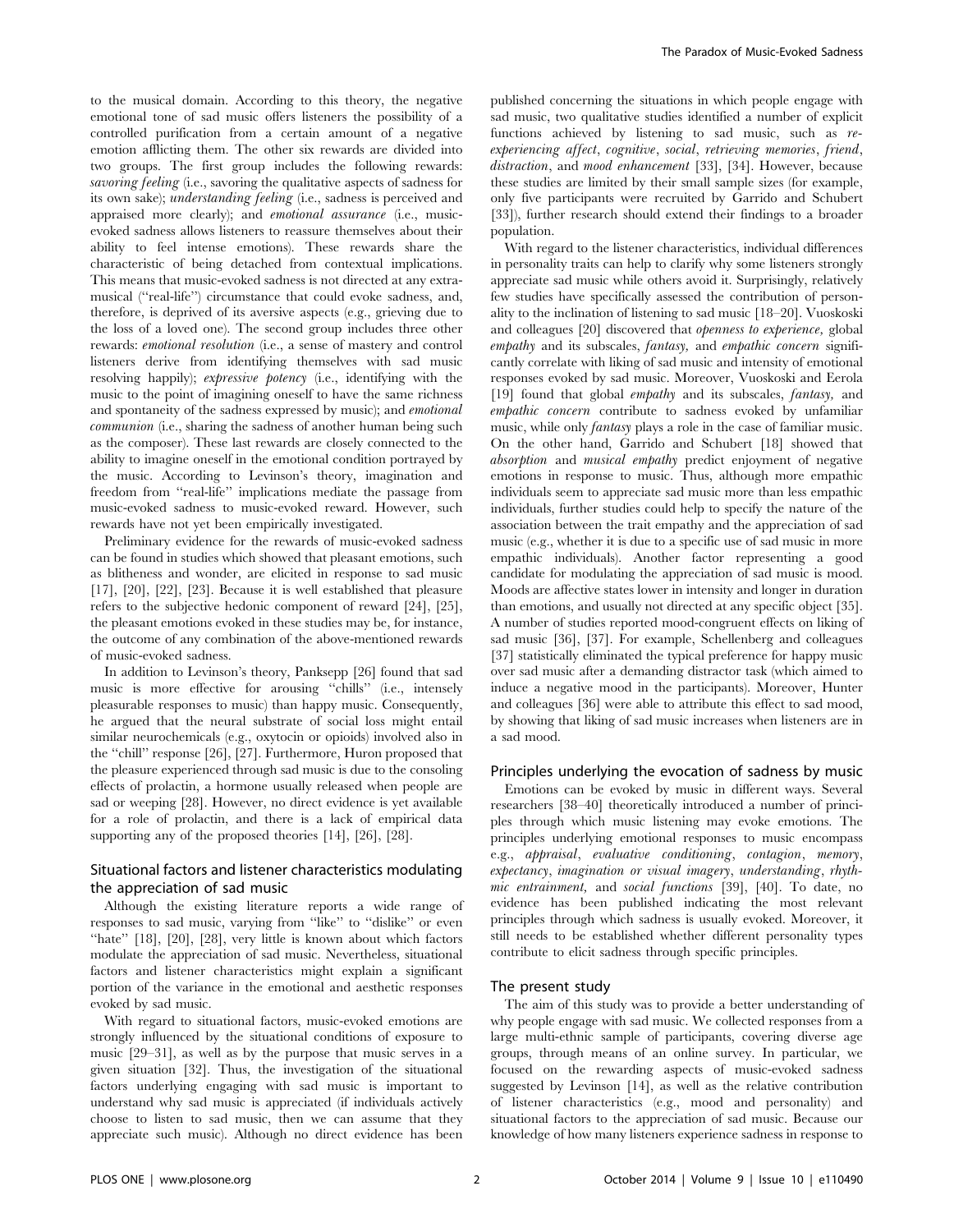sad music is largely based on very limited data, and because emotions other than sadness can also be elicited by sad music [17], [20], another purpose was to identify the most frequent emotions experienced in response to sad music. Furthermore, we also examined the role of the above-mentioned principles [39], [40] in evoking sadness as well as their interaction with personality traits. Because we obtained responses from a multi-ethnic sample of participants, we further compared the Western and Eastern participants' responses to investigate whether broad cultural differences influence the reward and/or the emotional experiences associated with listening to sad music. Finally, to further discriminate which uses and rewards are specific to sad music compared to other types of music (e.g., happy music), we distributed a second survey on happy music to another sample of participants.

## Methods

#### Ethics statement

The present study was an online survey which was completely voluntary and anonymous, i.e. no personal data were collected except age, gender, and nationality. Moreover, no financial compensation was provided. We obtained informed consent from all participants through an online form with which the survey started. However, it was not possible to obtain an additional informed consent from the guardians on behalf of the under-aged subjects (6 subjects with minimum age 16). Obtaining such an informed consent from a guardian wouldn't have been possible, given that the survey was completely anonymous. Informing under-aged participants that they could not take part, would still have left the opportunity that they might take part without their guardians approval by entering an incorrect (older) age. These issues can thus be considered as a general problem that applies to web-based anonymous surveys. Nevertheless, we made sure that the survey did not feature any material/question that could have posed any negative influence or risk on minors. In addition, participants were informed that they could withdraw at any time without giving a reason and without any negative consequence. Participants were recruited through electronic mailing lists of students and through the newsletter of the Cluster Languages of Emotion. The study was conducted according to the Declaration of Helsinki and approved by the ethics committee of the Psychology Department of the Freie Universität Berlin. Because in the ethics application nothing was stated about the age of participants, we therefore assume that the ethics committee did not see anything critical about the questions being answered by minors.

## Participants and data collection procedure

Data were obtained from 772 individuals: 495 females (64.1%) aged 16–78 years ( $M = 28.3$ ,  $SD = 9.0$ ) and 277 males (35.9%) aged 16–68 years ( $M = 28.6$ ,  $SD = 8.1$ ). 408 participants grew up in Europe (52.8%, 266 females), 224 (29.1%, 128 females) in Asia, 122 (15.8%, 88 females) in North America, 10 (1.3%, 7 females) in South America, 6 (0.8%, 5 females) in Australia, and 2 (0.2%, 1 female) in Africa. With respect to their musical training, 40 (5.2%, 31 females) respondents reported to be professional musicians, 66 (8.5%, 31 females) semi-professional musicians, 230 (29.8%, 143 females) amateur musicians, and 436 (56.5%, 290 females) nonmusicians. With regard to their musical engagement, 500 (64.8%, 319 females) participants reported being music lovers, 262 (33.9%, 168 females) liking music, and 10 (1.3%, 8 females) not being music lovers.

#### Materials

Data were collected using an online survey. In total, the survey featured 76 items. Participants were instructed to complete the survey individually, and in a quiet environment without listening to any music. The survey was programmed and administered online between the 3rd of February and the 3rd of June 2013, using the software Unipark (Unipark, Germany; [www.unipark.info\)](www.unipark.info). The average duration to survey completion was 20 minutes.

The survey was divided into seven sections (further details are explained below): (1) Core Details; (2) Musical Training and Musical Engagement; (3) Sad Music; (4) Principles Underlying the Evocation of Sadness by Music; (5) Rewarding Aspects of Music-Evoked Sadness; (6) Favourite Sad Music; and (7) Personality Questionnaires. Items were randomised among each section.

Core Details, Musical Training, and Musical Engagement. The first two sections consisted of items used to obtain demographic data, details about musical training, subjective relevance of music, and preferred music genre(s).

Sad Music. The third section comprised items on sad music listening habits, including: frequency of listening to sad music; situation-related factors and their importance for listening to sad music; liking of sad music according to the listener's mood (positive and negative); and emotions evoked by sad music (see Table S1 for the list of items). Participants provided quantitative ratings on 7 point Likert scales for the first three items. In addition to the ratings, the item related to the situational factors was designed as an open-ended response where participants were asked to provide one or more examples of situations in which they engage with sad music. The explanatory nature of the open response was adopted to be able to draw conclusions on the motivations for selecting sad music with regard to the situational factors. For the last item, ''emotions evoked by sad music'', participants were asked to indicate the emotions that they frequently experience when listening to sad music. They could select either one or more emotions from the nine emotions listed in the Geneva Emotional Music Scale (GEMS-9) [23], or add their own alternative responses. Furthermore, participants were given the opportunity to answer that sad music does not evoke any particular emotion in them. The GEMS was selected as ideal instrument to measure the subjective emotional experience of participants, because it provides a nuanced assessment of music-evoked emotions [23], [41]. It comprises nine categories (wonder, transcendence, tenderness, nostalgia, peacefulness, power, joyful activation, tension, and sadness), which condense into three main factors: sublimity; vitality; and unease.

Principles Underlying the Evocation of Sadness by Music. The fourth section consisted of a 7-item questionnaire designed to evaluate the role of different principles underlying the evocation of sadness in listeners [39], [40]. However, not all of these principles were suitable to be translated into clear statements. Thus, the present study used only those which could have been reasonably operationalized by the use of self-reports (i.e., memory, imagination, contagion, appraisal, and social functions; see Table S2 for the list of items). Ratings were given on a 7-point Likert scale  $(1 = strongly disagree and 7 = strongly agree).$ 

Rewarding Aspects of Music-Evoked Sadness. Participants were then presented with 13 items devised to explore possible rewarding aspects of music-evoked sadness. These items (see Table S3) were designed on the basis of Levinson's theory on negative emotions [14] and integrated with three items indicated by previous studies on sad music and emotion regulation [28], [34], [42–44]. All ratings were provided on a 7-point Likert scale  $(1 = strongly \, disagree \, and \, 7 = strongly$ agree).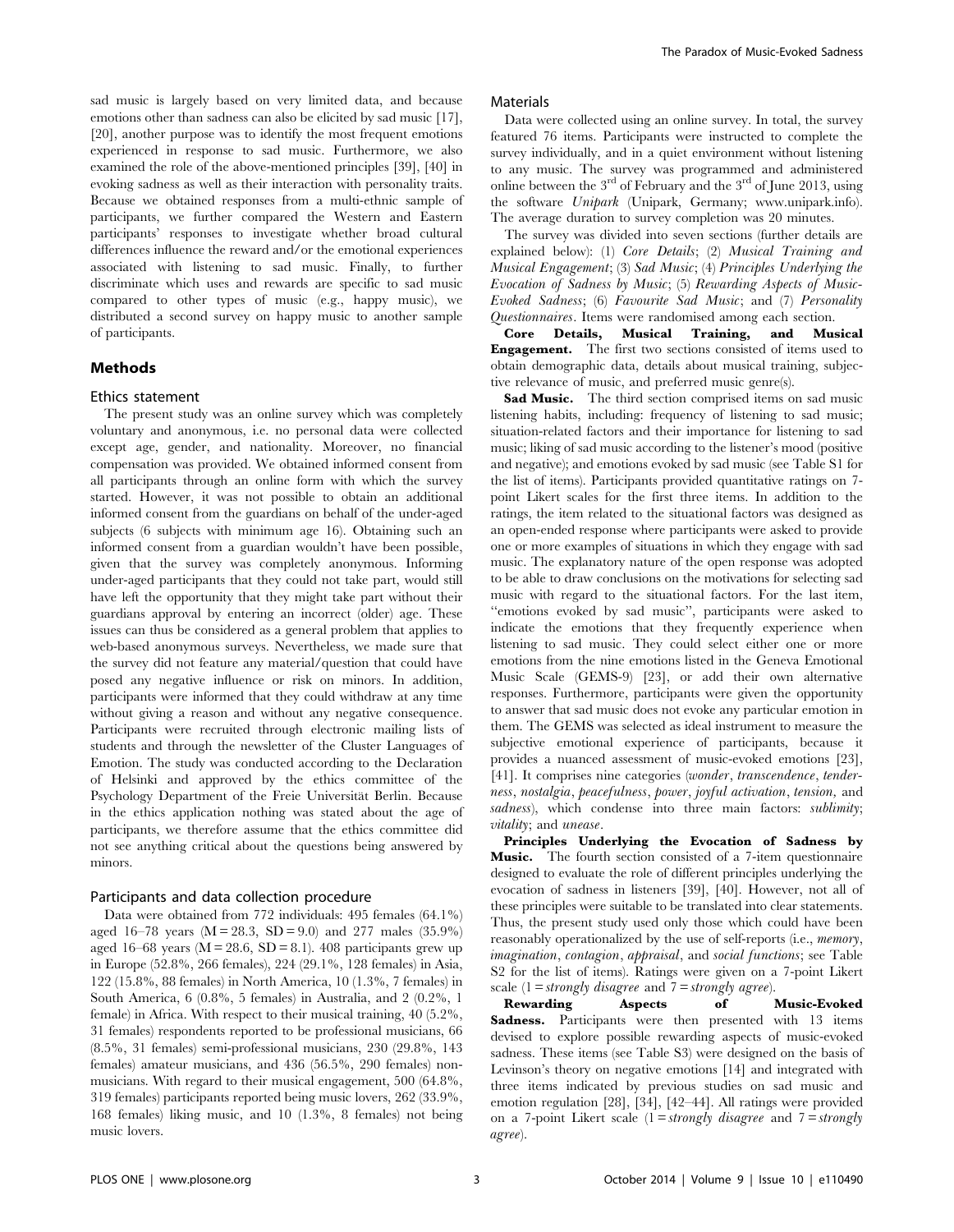Favourite Sad Music. In the sixth section participants were asked to provide one or more example(s) of their favourite sad music (either instrumental or with lyrics). This question was included because respondents were provided with neither a definition of sad music nor examples of sad music in the survey, but were instead instructed to focus on ''self-identified sad music'' (as in Van den Tol and Edwards [34]). Given that ''self-identified sad music" may represent music that does not sound "sad" to any other listener (for example, because of personal associations with the music, such as the break up of a relationship), we examined the examples of sad music provided by participants to determine whether they are consistent with the Western cultural conventions of representing sadness in music. Specifically, we made use of the tagging system supported by the online music database [www.last.](www.last.fm) [fm.](www.last.fm) In addition, we retrieved a number of acoustic and musical features of the instrumental pieces named by the participants (for details see the Results section).

Personality Questionnaires. The final part of the survey included two measures of individual differences in trait empathy and personality factors. Empathy was assessed via the Interpersonal Reactivity Index (IRI) [45]. The IRI includes 28 items, divided in four sub-scales measuring the following related aspect of emotional empathy: fantasy; perspective-taking; empathic concern; and personal distress. As a means of limiting the experimental procedure to a maximum of 20 minutes, personality traits were assessed by the Ten-Item Personality Inventory (TIPI) [46]. This is a brief version of the Big Five Inventory (BFI) [47] and it covers the following five personality domains: extraversion; agreeableness; conscientiousness; emotional stability; and openness to experience.

### Results

# Which are the rewarding aspects of music-evoked sadness?

A principal component analysis (PCA) with oblique rotation (direct oblimin) was carried out on the ten items describing the rewarding aspects of music-evoked sadness (in the preliminary analysis three items were excluded because of their low correlations). The Kaiser-Meyer-Olkin measure verified the sampling adequacy for the analysis, KMO = .83, and all KMO values for individual items were  $> 0.76$ , which is well above the acceptable limit of .5 [48]. Bartlett's test of sphericity showed that correlations between items were sufficiently large for a PCA  $(\chi^2)$  $(45) = 3402.65$ ,  $p < .001$ ). An initial analysis was computed to obtain eigenvalues for each dimension in the data. Four dimensions had eigenvalues over Jolliffe's criterion of 0.7 and, in combination, explained 76.6% of the variance. Given the large sample size, and the convergence of the scree plot and Jolliffe's criterion on four dimensions, these four dimensions were retained in the final analysis. Table 1 shows the factor loadings after rotation. The items that cluster on the same dimensions suggest to interpret dimension 1 as the *reward of imagination*, where musicevoked sadness has pleasurable effects due to the engagement of imaginative processes (e.g., "I imagine I have the same rich expressive ability as present in the music''). Dimension 2 represents the reward of emotion regulation, which includes statements about the rewarding effects derived from regulation of negative moods and emotions (e.g., ''Experiencing sadness through music makes me feel better after listening to it, and thus has a positive impact on my emotional well-being''). Dimension 3 represents the reward of empathy, which includes statements about the pleasurable effects of music-evoked sadness due to mood-sharing and virtual social contact through the music (e.g., ''I like to empathise with the sadness expressed in the music, as if it were another individual'').

Dimension 4 represents the reward of no "real-life" implications, which includes statements about the pleasure listeners can take in music-evoked sadness due to its lack of contextual implications (e.g., ''I can enjoy the pure feeling of sadness in a balanced fashion, neither too violent, nor as intense as in real-life''). With regard to the consistency of the extracted factors, imagination had high reliability (Cronbach's  $\alpha$ >.92) and no "real-life" implications, emotion regulation and empathy had good reliability (Cronbach's  $\alpha$ , 27).

A repeated-measures ANOVA, with type of reward (four levels) as within-subjects factor, was conducted to identify the most important rewards for the listeners. A significant main effect of type of reward was found,  $F(2.65, 2041.97) = 37.28, p < .0001,$  $\omega^2$  = .99. Bonferroni pairwise comparisons showed that there were significant differences between the mean ratings for all four factors. Figure 1 shows that no "real-life" implications turned out to be the most important source of reward for the listeners.

Only 31 participants (4% of all participants) took the opportunity to add their own alternative responses concerning other possible rewards that were not included in the list provided by the questionnaire. Due to the low number of responses, these answers did not provide representative information, and were therefore not further analyzed. However, to generate hypotheses for future studies, these answers are reported in the Table S4.

#### In which situations do listeners engage with sad music?

Results indicate that situation-related factors play a significant role in the engagement with sad music. With regard to the following item, ''How much do specific situations influence your choice to listen to sad music?'', ratings showed that situational factors are highly relevant to the choice to listen to sad music  $(M = 4.74, SD = 1.84, on a 7-point Likert scale ranging from$  $1 = not$  at all to  $7 = a$  lot). 61.7% of participants (477 out of 772) provided ratings  $\geq 5$ . To examine this issue further, an open-ended follow-up question asked participants to provide one or more examples of circumstances in which they engage with sad music, and to describe the function that sad music serves in those situations. A content analysis of the free responses revealed that there are several situations in which listeners engage with sad music, which are intrinsically linked to a wide spectrum of functions (i.e., emotional, social, cognitive, and aesthetic) that listening to sad music may potentially fulfill. Based on the previous literature [33], [34], the responses concerning the situational factors were grouped into the following categories (Table 2): emotional distress; social; memory; relaxation and arousal; nature; musical features; introspection; background; fantasy; avoiding sad music; intense emotion; positive mood; and cognitive. The category emotional distress includes situations in which the listeners are in a negative emotional state due to different reasons such as, for example, the loss of a loved one. In these circumstances, sad music is used as a tool for mood-enhancement (achieved, for example, through venting of negative emotion or cognitive reappraisal), consolation, or simply because it reflects the current mood. The category social comprises statements on social attachment and social bonding (e.g., people engage with sad music when they feel lonely or when they need to be accepted or understood), and is therefore linked to a consolatory use of sad music (achieved through mood-sharing or virtual social contact through the music). The category memory refers to situations in which sad music is chosen to retrieve autobiographical memories of valued past events or people. The category relaxation and arousal represents situations in which sad music is used as a tool to regulate arousal (e.g., quieting down before going to bed). The category nature refers to situations such as travelling, and being in contact with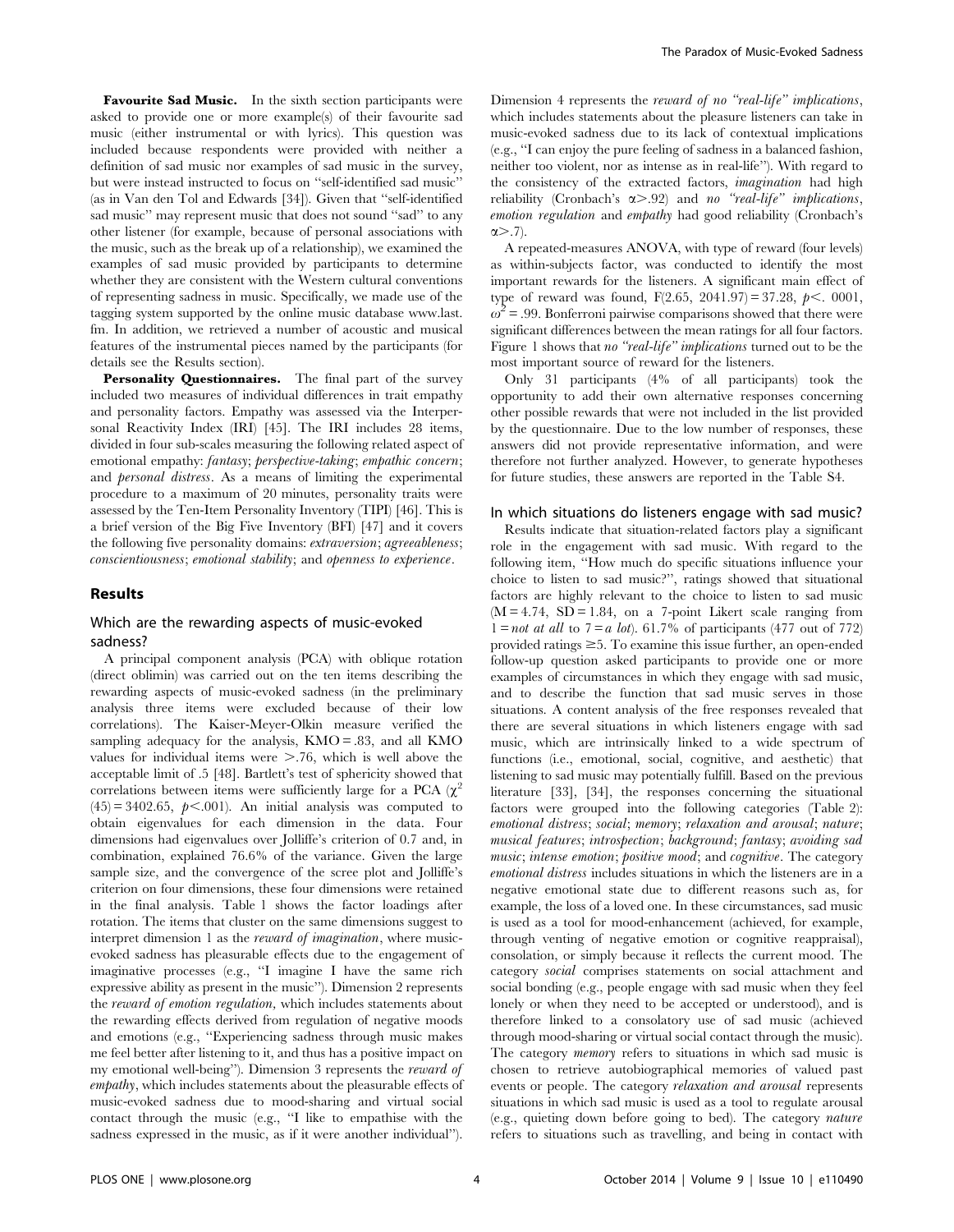Table 1. Factor loadings for explanatory factor analysis with direct oblimin rotation of the items describing the rewarding aspects of music-evoked sadness  $(N = 772)$ .

|                               | <b>Rotated Factor Loadings</b> |                           |                |                              |  |
|-------------------------------|--------------------------------|---------------------------|----------------|------------------------------|--|
| Item                          | Imagination                    | <b>Emotion Regulation</b> | <b>Empathy</b> | No "Real- Life" Implications |  |
| <b>Expressive Potency 1</b>   | .914                           |                           |                |                              |  |
| <b>Expressive Potency 2</b>   | .943                           |                           |                |                              |  |
| <b>Expressive Potency 3</b>   | .892                           |                           |                |                              |  |
| <b>Understanding Feelings</b> |                                |                           |                | .805                         |  |
| <b>Emotional Assurance</b>    |                                |                           |                | .844                         |  |
| <b>Savoring Feeling</b>       |                                |                           |                | .581                         |  |
| Mood Enhancement              |                                | .927                      |                |                              |  |
| Catharsis                     |                                | .787                      |                |                              |  |
| <b>Emotional Communion</b>    |                                |                           | .849           |                              |  |
| <b>Empathic Responses</b>     |                                |                           | .860           |                              |  |
| <b>Eigenvalues</b>            | 3.24                           | 2.22                      | 2.31           | 2.88                         |  |
| % of variance                 | 41.57                          | 16.85                     | 10.44          | 7.75                         |  |
| A                             | .92                            | .73                       | .71            | .71                          |  |

doi:10.1371/journal.pone.0110490.t001

nature as well as to specific times of the day (i.e., evening) or of the year (i.e., winter). The category musical features is related to the aesthetic appreciation of sad music focused on the formal properties of the music, rather than on perceptions of emotional content. The categories fantasy, cognitive, and introspection represent situations in which sad music is chosen because of cognitive as well as self-related functions: Sad music is used respectively to engage creativity, to improve focus during work or while studying, and to cope with a personal problem by organizing thoughts and feelings. The category background refers to situations such as driving, reading or working, where sad music represents an optimal musical background. The category avoiding sad music

comprises all the answers that stress a clear dislike for sad music, regardless of the different situational factors. The category intense emotion includes a number of situations in which listeners engage with sad music to experience intense emotions. Finally, the category positive mood includes the answers of the participants who reported to engage with sad music only when being in a positive emotional state, and, consequently, to avoid sad music when being in a negative emotional state. According to these respondents, sad music does not have any positive effect on emotional distress, but it rather contributes to perpetuate this negative affective state.





Figure 1. Mean ratings for each of the four dimensions of reward identified. Error bars indicate standard error of the mean, \*\*\*a p-level of  $<$ .001, and \*a p-level of  $<$ .05.

doi:10.1371/journal.pone.0110490.g001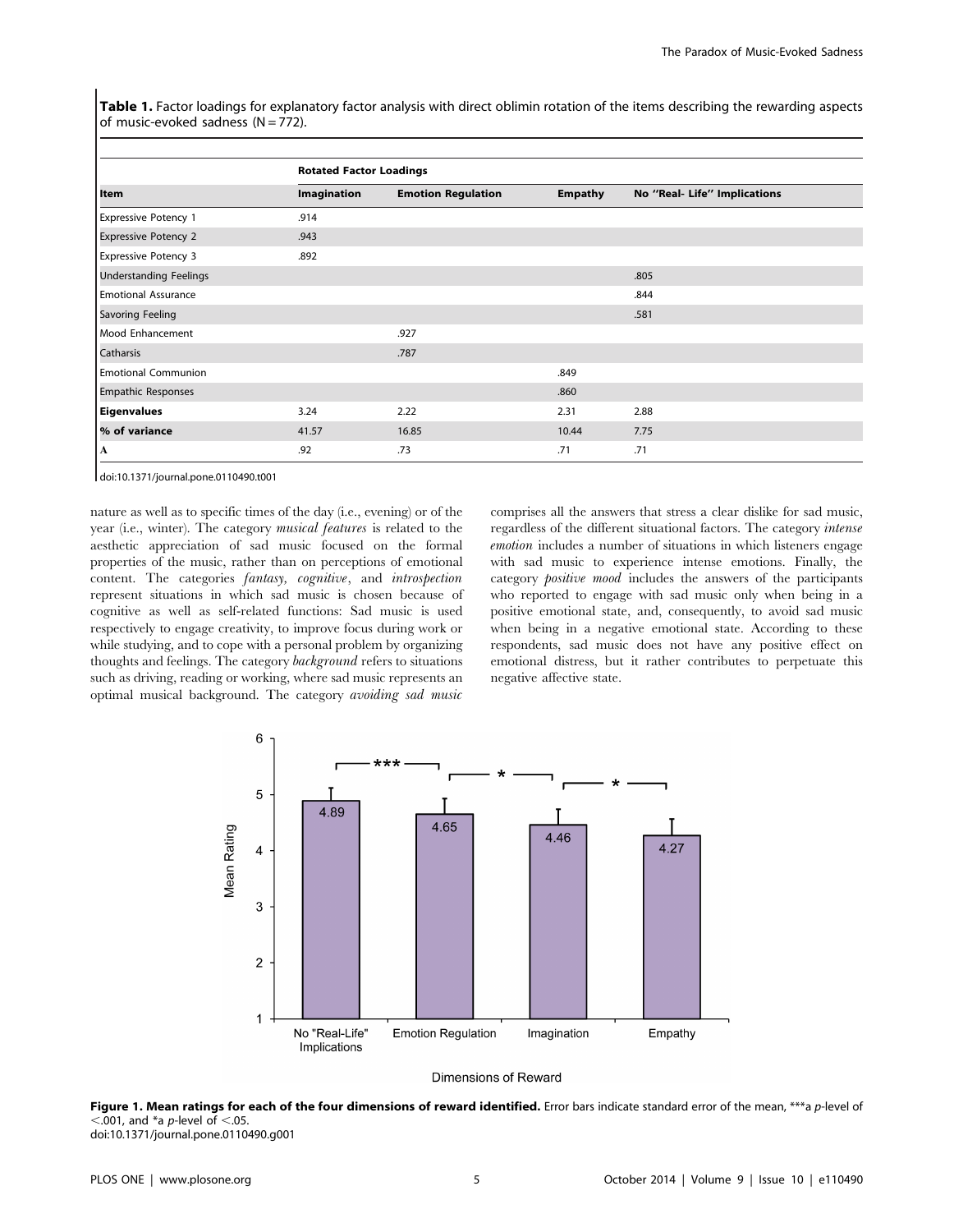Table 2. Summary of the situations in which participants engage with sad music, and functions of listening to sad music in those circumstances.

| <b>Situation Category</b> | <b>Situation Description</b>                                                                                                          | <b>Function</b>                                                                                                       |
|---------------------------|---------------------------------------------------------------------------------------------------------------------------------------|-----------------------------------------------------------------------------------------------------------------------|
| <b>Emotional distress</b> | Argument, failure, frustration, death, love-sickness or break up,<br>need to cry, and stress                                          | Emotional: mood enhancement (e.g., venting and cognitive<br>reappraisal), consolation, reflection of the current mood |
| Social                    | Homesickness, feeling lonely,<br>missing someone, need to be<br>accepted and understood                                               | Social and emotional: consolation due to mood-sharing and contact                                                     |
| Memory                    | Retrieving memories of valued<br>past events                                                                                          | Sad music as a memory trigger                                                                                         |
| Relaxation and arousal    | Relaxing and getting new<br>energy, quieting down before going<br>to bed                                                              | Emotional: mood and arousal regulation                                                                                |
| Nature                    | Travelling, being in contact<br>with nature, during specific<br>times of the day (evening) or<br>of the year (winter)                 | Sad music as a reflection of the environment                                                                          |
| Musical features          | Engaging with sad music not because of its emotional content<br>but rather for its musical features (e.g., "sad songs are beautiful") | Aesthetic                                                                                                             |
| Introspection             | Contemplating, organizing,<br>and reappraising personal experiences                                                                   | Cognitive: improve personal introspection                                                                             |
| Background                | While doing a parallel<br>activity such as driving, reading, working                                                                  | Sad music provides a pleasant background                                                                              |
| Fantasy                   | Creative thinking, looking<br>for inspiration                                                                                         | Cognitive: engage creative thinking                                                                                   |
| Avoiding sad music        | Preference for other types<br>of music                                                                                                |                                                                                                                       |
| Intense emotion           | Seeking a touching<br>emotional experience                                                                                            | Emotional: experience intense emotions                                                                                |
| Positive mood             | Listening to sad music only when being in a positive<br>mood or emotional state                                                       | Emotional: mood control                                                                                               |
| Cognitive                 | Improving rational<br>thinking, obtaining a better focus                                                                              | Cognitive: engage rational thinking                                                                                   |

Note. Situational categories are listed in descending order according to the number of nominations. doi:10.1371/journal.pone.0110490.t002

The number of nominations for the different situationalcategories is provided in Figure 2. As can be seen, listeners reported to engage with sad music especially when experiencing emotional distress. For instance, there is a striking difference between the frequency with which participants reported the situation-related category emotional distress (470 nominations) and the reported frequencies of all other categories (all fewer than 184 nominations). Emotional distress is a broad concept that refers to a variety of situations. To specify this concept, we reported the most popular examples given by the participants for emotional distress: ''when feeling sad'' (109 nominations); ''when experiencing lovesickness or a break up'' (108); ''when grieving for a loss'' (51); ''when experiencing stress at work/university'' (48); ''when feeling angry after an argument'' (44); ''when experiencing frustration and being disappointed with myself'' (41); ''when needing to release negative feelings'' (29); ''when feeling melancholic'' (22); and ''when feeling like crying'' (17). Furthermore, a considerable number of participants (184 out of 772) reported engaging with sad music when they feel lonely (i.e., category social), whereas a small number (16) reported engaging with sad music only while experiencing a positive emotional state (i.e., category positive mood).

# Do mood and personality modulate the liking of sad music?

Both the engagement with, and the liking of sad music occur more frequently in a mood-congruent fashion. For instance, 54.4% of participants (420 out of 772) provided ratings  $\geq$ 5 on a 7point Likert scale  $(1 = never, 7 = always)$  in response to the statement ''When I am in a sad mood I like to listen to sad music" ( $M = 4.44$ ,  $SD = 1.80$ ). On the other hand, 32.7% of participants (253 out of 772) provided ratings  $\geq$ 5 on a 7-point Likert scale  $(1 = never, 7 = always)$  in response to the statement ''When I am in a positive mood I like to listen to sad music''  $(M = 3.60, SD = 1.56)$ . A paired-samples t-test revealed that the difference between the ratings for the two items is significant  $(t(771) = 10.141, p < .0001, r = .34).$ 

A correlation analysis between the personality factors and the subscales of empathy with the variables of liking of sad music was performed to evaluate whether personality traits can modulate the liking of sad music. A Bonferroni correction for multiple tests was applied. Because significant correlations were weak  $(r<.2)$ , the results (summarized in Table 3) should be interpreted with caution. However, to generate hypotheses for future studies, we also report these results. The mood-congruent liking of sad music positively correlated with global *empathy*  $(r=.114, p<.01)$  and its subscales, fantasy ( $r = .160$ ,  $p < .01$ ), and personal distress ( $r = .108$ ,  $p<.01$ ). A similar pattern was observed for the mood-incongruent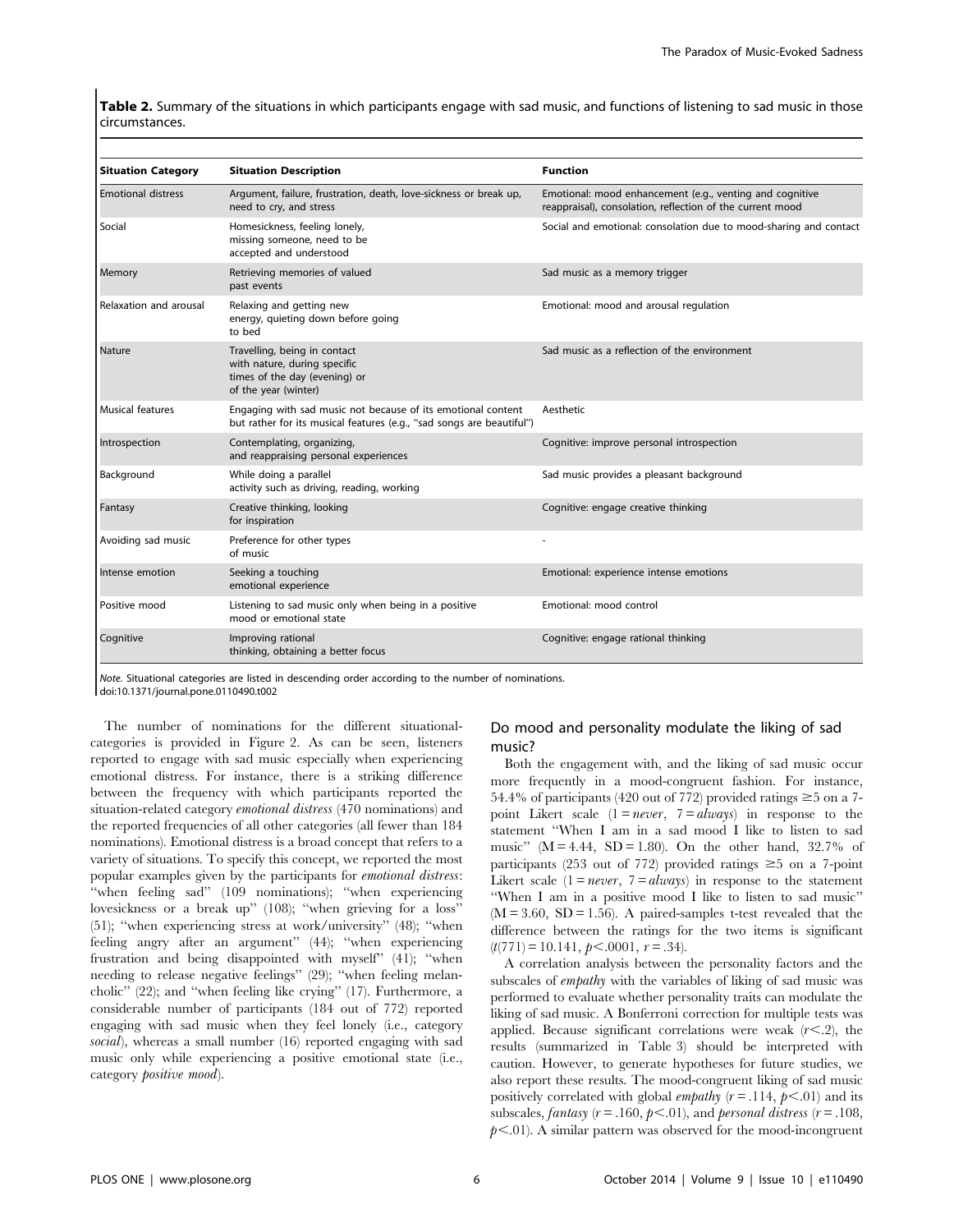

N nominations for each situational factor underlying selection of sad music

Figure 2. The amount of nominations for each situation-related factor underlying listening to sad music. doi:10.1371/journal.pone.0110490.g002

liking of sad music, which positively correlated with global empathy  $(r = .109, p < .01)$  and its subscales, *fantasy*  $(r = .116, p < .01)$ , and perspective taking  $(r=.142, p<.01)$ , but not with personal distress  $(r = -.052, p>.05)$ . Moreover, the mood-congruent liking of sad music negatively correlated with *emotional stability* ( $r = -123$ ,  $p <$ .01).

# Which emotions are most frequently experienced in response to sad music?

The survey featured an item in response to which participants indicated the most frequent emotions evoked by sad music. They could select more than one option and/or add their response alternatives (free responses are reported in Table S5). Figure 3 reports the number of nominations for each emotion. Surprisingly, nostalgia (76% of nominations), and not sadness (44.9%), was indicated as the most frequent emotion evoked by sad music. Moreover, participants also reported experiencing positive emotions, such as peacefulness (57.5%), tenderness (51.6%), and wonder (38.3%). Conversely, the percentage of nominations for joyful activation (6.1%) was low compared to the other emotions.

Interestingly, the average number of emotions that participants reported to have experienced in response to sad music  $(M = 3.33,$  $SD = 1.56$ ) correlated positively with both variables of moodincongruent liking of sad music  $(r=.323, p<.01)$  and moodcongruent liking of sad music  $(r=.273, p<.01)$ .

# What is the importance of the theoretically discussed principles underlying the evocation of sadness?

Participants who reported frequently experiencing sadness in response to sad music  $(N = 347)$  also rated to what extent they agreed/disagreed with each of the seven items (see Table S2) describing five of the principles underlying the evocation of sadness through music (i.e., memory, imagination, contagion, appraisal, and social functions). First, ratings were averaged across different items describing the same principle. Second, a repeatedmeasures ANOVA was conducted on the mean ratings for each principle, with principle type represented as a within-subjects factor, to establish which principles are most important in evoking sadness. A significant main effect of the type of principle was found, F(3.37, 1165.01) = 39.41,  $p<.0001$ ,  $\omega^2 = .22$ . Bonferroni pairwise comparisons showed that there were significant differ-

Table 3. Correlations between the mean ratings for the liking of sad music and personality traits as measured by the TIPI and IRI.

|                            | Liking of sad music |                         |  |
|----------------------------|---------------------|-------------------------|--|
|                            | Mood-congruent      | <b>Mood-incongruent</b> |  |
| <b>Emotional Stability</b> | $-.123**$           | .033                    |  |
| <b>Global Empathy</b>      | $.114***$           | $.109***$               |  |
| Fantasy                    | $.160**$            | $.116***$               |  |
| <b>Personal Distress</b>   | $.108**$            | $-.052$                 |  |
| Perspective Taking         | $-.036$             | $.142***$               |  |

Note. \*\*indicates a p-level of  $<$ .01.

doi:10.1371/journal.pone.0110490.t003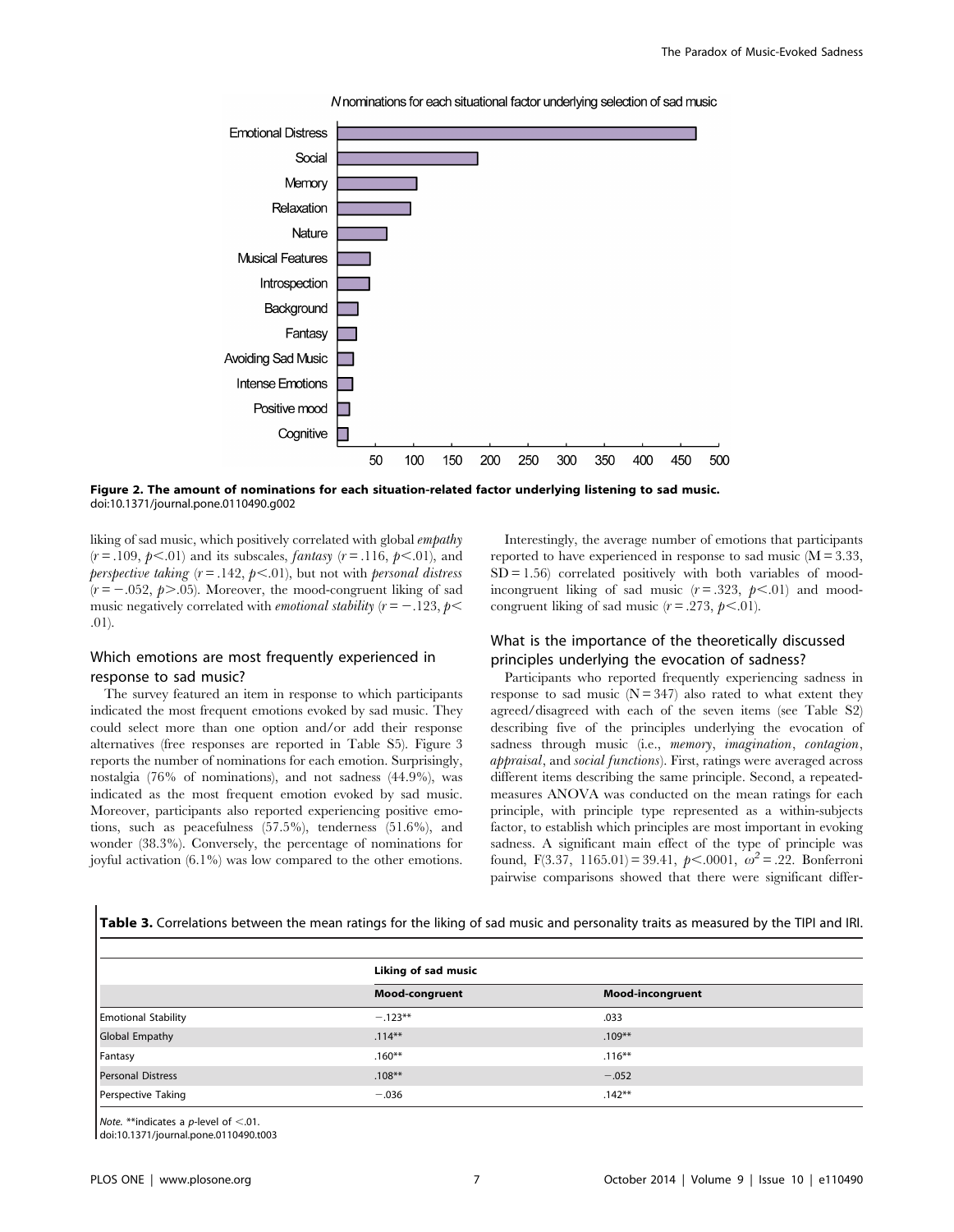

Figure 3. The most frequent emotions, as measured by the GEMS, evoked in response to sad music. doi:10.1371/journal.pone.0110490.g003

ences between mean ratings for all five principles, with the exception of three non-significant differences between the mean ratings given on imagination and social functions, imagination and appraisal, as well as appraisal and contagion. Memory was rated as the most important principle underlying the evocation of sadness. However, all the principles were judged to be relevant (all means  $>4.5$ , on a 7-point Likert scale from  $1 = strongly$  disagree to  $7 = strongly \text{ agree}$ ). Figure 4 shows the mean ratings given to each of the five principles ranked in descending order.

The data also revealed gender differences for contagion. On average, *contagion* was rated higher by females  $(M = 5.40,$  $SE = 0.74$ ) than by males  $(M = 4.92, SE = 0.14)$ , with this difference being significant  $(t(167.12) = -3.004, p = .003, r = .24,$ Bonferroni-corrected).



Principles Underlying the Evocation of Sadness

Figure 4. Mean ratings for each principle underlying music-evoked sadness. Error bars indicate standard error of the mean, \*\*\*a p-level of  $< .001$ , and \*\*a p-level of  $< .01$ . doi:10.1371/journal.pone.0110490.g004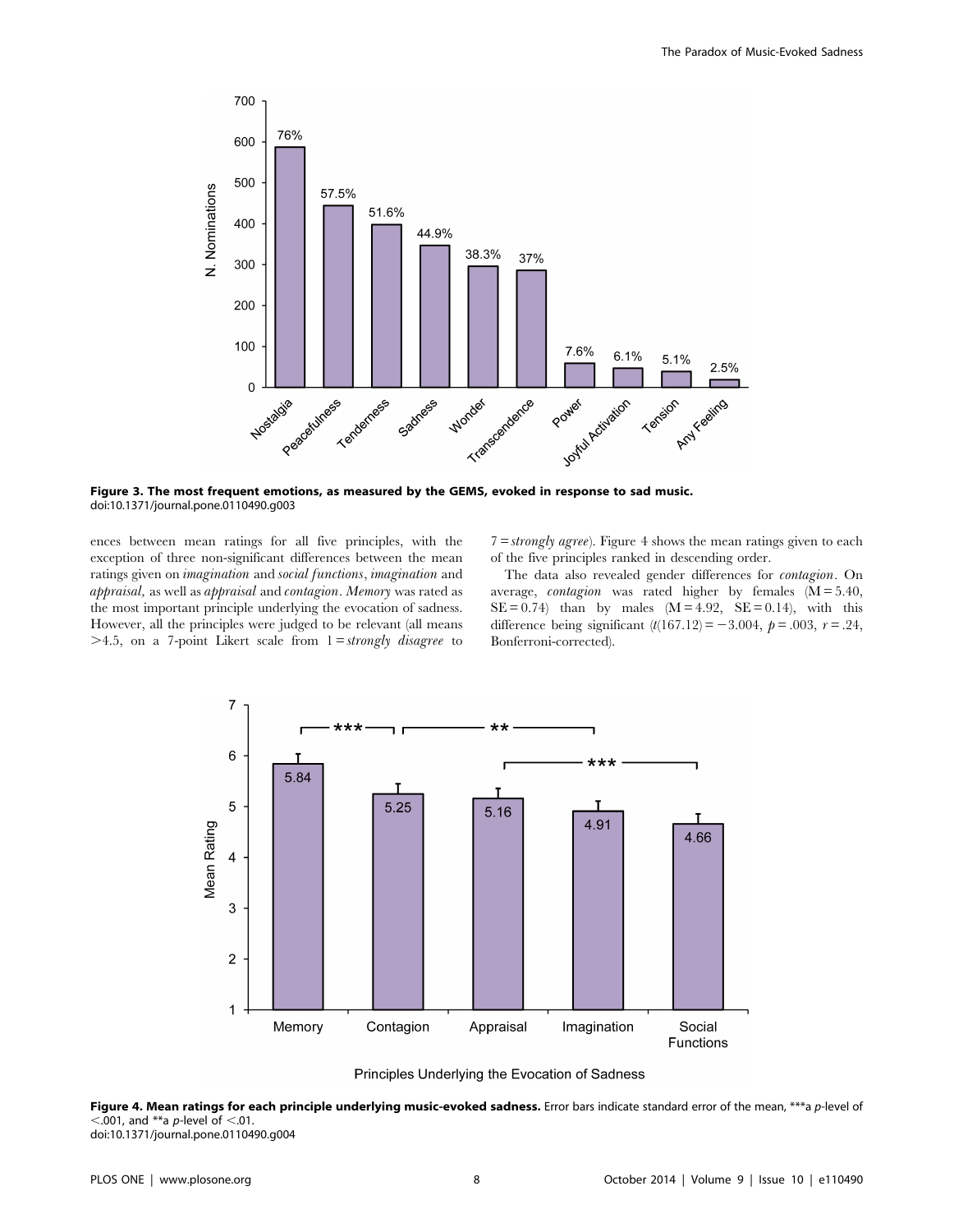To investigate whether differences in sadness-evocation styles might be associated with personality traits, a Pearson correlation analysis of the subscales' scores of IRI and TIPI with the principles' ratings was conducted. A Bonferroni correction for multiple tests was applied. The results (summarized in Table 4, only  $r$  > .2 are reported) reveal an association between *empathy* (total score plus all subscales) and sadness induced via contagion  $(r = .348, p < .001)$ , via engagement in social functions  $(r = .399,$  $p<.001$ ), as well as via *appraisal* ( $r=.262$ ,  $p<.001$ ). Note that, although not reported in Table 4 (because  $r \leq .2$ ), global *empathy* also significantly correlated with sadness induced via imagination  $(r = .184, p < .005)$  and via *memory*  $(r = .187, p < .001)$ . Finally, *contagion* negatively correlated with *emotional stability*  $(r = -.296,$  $p<.001$ ).

# Are emotional responses to sad music the same across cultures?

Eastern respondents provided lower overall ratings compared to Western respondents for all items featured in the survey, with the exception of ratings for the principle of social functions. The following significant difference was found: Western participants reported significantly  $(t(143.49) = 3.061, p = .003, r = .25, Bonfer$ roni-corrected) higher ratings for the principle of memory  $(M = 6.00, SE = .08)$  compared to Eastern participants  $(M = 5.41,$  $SE = .17$ ). According to Eastern participants, the most frequent emotion evoked in response to sad music was peacefulness (117 of 219 nominations) followed by nostalgia (115 nominations). By contrast, the ranking of these two emotions for the Western participants was reversed, with nostalgia being the most frequent emotion (451 of 530 nominations) followed by peacefulness as the second most reported emotion (316 nominations).

# Is ''self-identified sad music'' consistent with the cultural standards of representing sadness in music?

We made use of the tagging system supported by the online music database<www.last.fm> to verify that the musical pieces named by the respondents can be considered culturally valid examples of sad music. Tags are keywords or labels that listeners can use to classify music. Musical platforms, such as last.fm, are used by millions of listeners and thus offer behavioural ratings from a sufficiently large sample of user tags. We examined the tags provided for the music examples nominated by participants in the survey. First, we inspected all musical pieces nominated more than once and second, all pieces nominated only one time.

Participants reported 52 musical pieces (26 with lyrics and 26 instrumental) more than once, in a total of 165 nominations (see Table S7). Among these 52 pieces, 36 were tagged ''sad'' or ''sadness'' by last.fm users, and nine were assigned a ''sadnessrelated'' tag (e.g., ''melancholic''). Three pieces received either very few or no tags and two were not found in the last.fm database. Only two musical pieces were not labeled ''sad'' or with a "sadness-related" tag.

A total of 380 musical pieces (233 with lyrics and 147 instrumental) were mentioned only once by the participants (see Table S8). Forty pieces were not considered in the analysis because the title provided was too general (i.e., it referred to an album rather than a song or to a symphony rather than a movement). Moreover, 71 pieces received either very few or no tags and 18 were not found in the last.fm database. Among the remaining 251 musical examples, 168 were tagged ''sad'' or ''sadness'', and 53 were labeled with a ''sadness-related'' tag. Only 30 musical pieces were not assigned either a ''sad'' or a ''sadness-related'' tag.

Furthermore, through a large database of more than 30 million songs (see<http://the.echonest.com/>) we retrieved a number of acoustic and musical features of the instrumental pieces named by the participants, including tempo, loudness, mode, energy, dance ability, and ''valence'' (note that the term valence is used here to refer exclusively to the database's musical attribute, which is derived from acoustic-driven information, not user tags; as indicated by the present data sad music can have a positive valence for listeners in certain circumstances). This was done in order to determine whether the example pieces contain musical parameters that have been consistently linked with sadness in Western music (e.g., slow tempo, low sound level, minor mode, low pitch, small intervals, legato, micro-structural irregularity, etc.; see [49]). Nominated songs with lyrics were excluded because lyrics may differ semantically from music-perceived emotion and may play a crucial role in evoking sadness [50]. Out of 142 instrumental pieces, 124 were retrievable in the database. Table 5 reports the descriptive statistics for the overall estimated tempo in BPM ( $M = 86.92$ , SD = 21.05), loudness in dB ( $M = -20.92$ ,  $SD = 7.18$ , energy  $(M = 0.16, SD = 0.17)$ , dance ability  $(M = 0.26, SD = 0.14)$ , and valence  $(M = 0.13, SD = 0.14)$ . Moreover, 52.41% of the musical pieces were written in a major mode and 47.58% in a minor mode. In addition, the energy and valence values of each piece were plotted onto a two-dimensional plane, according to the affective circumplex model of emotion [51]. Figure S1 shows that a large majority of the retrieved instrumental pieces nominated by our respondents (113 out of 124) fell into the low energy/negative valence quadrant.

## Which uses and rewards are specific to sad music?

A number of the identified uses and rewards of sad music, such as the use of music to retrieve autobiographical memories, overlap with uses and rewards of music listening in general, irrespective of the specific type of emotional experience evoked by the music [52– 56]. To further evaluate which uses and rewards are specific to sad

Table 4. Correlations between the mean ratings for the principles underlying the evocation of sadness and personality traits as measured by the TIPI and IRI.

|                            | Contagion | <b>Social Functions</b> | Appraisal |
|----------------------------|-----------|-------------------------|-----------|
| <b>Emotional Stability</b> | $-.269**$ | $-.054$                 | $-.072$   |
| Global Empathy             | $.348**$  | $.399**$                | $.262**$  |
| <b>Empathic Concern</b>    | $.261**$  | $.326**$                | $.227**$  |
| Perspective Taking         | $.122*$   | $.229**$                | $.111*$   |
| Fantasy                    | $.309**$  | $.319***$               | $.242**$  |

Note. Only  $r > 0.2$  are reported. \*indicates a p-level of <.05 and \*\*a p-level of <.01.

doi:10.1371/journal.pone.0110490.t004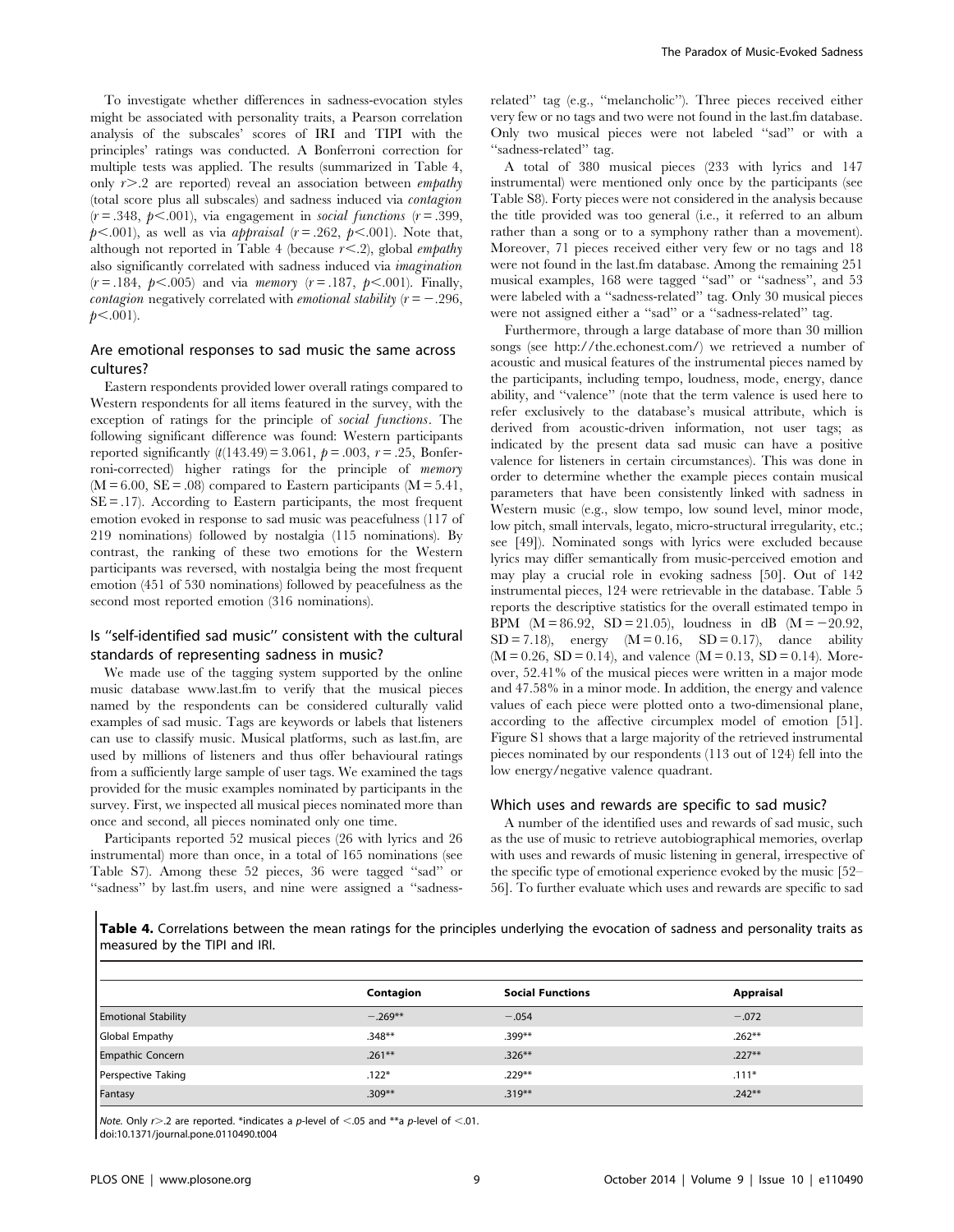Table 5. Descriptive statistics for the acoustic and musical features of the musical pieces nominated by the participants ( $N = 124$ ).

|               | <b>Minimum</b> | Maximum | Mean     | <b>SD</b> |
|---------------|----------------|---------|----------|-----------|
| Energy        | 0.00           | 0.84    | 0.16     | 0.17      |
| Tempo (BPM)   | 48.21          | 138.35  | 86.92    | 21.05     |
| Valence       | 0.00           | 0.67    | 0.13     | 0.14      |
| Loudness (dB) | $-39.34$       | $-6.98$ | $-20.92$ | 7.18      |
| Dance ability | 0.06           | 0.66    | 0.26     | 0.14      |

Note. Energy measures the intensity and the powerful activity released throughout the piece. Dance ability describes whether a piece is suitable for dancing, and it combines musical elements such as tempo, rhythm stability, beat strength, and overall regularity. Valence takes into account acoustic information such as pitch, timbre, and mode. Energy, dance ability, and valence values range between 0 and 1. A value close to one indicates high energy or arousal, high dance ability, and positive valence, while a value close to zero corresponds to low energy or arousal, low dance ability, and negative valence. doi:10.1371/journal.pone.0110490.t005

music, we distributed a survey on happy music to another sample of 212 participants aged 19–75 ( $M = 33.12$ ,  $SD = 10.29$ ; detailed demographics are reported in Table S6). The survey was a shorter version of the original one, featuring the same 25 items as used in the previous survey, divided into five sections: Core Details, Musical Training, Happy Music, Rewarding Aspects of Music-Evoked Happiness, and Favourite Happy Music. The sections Musical Engagement, Principles Underlying the Evocation of Happiness by Music, and Personality Questionnaires were omitted to focus this survey on the question of uses and rewards of happy music and to maintain the completion time below five minutes. The survey was distributed between the  $22<sup>nd</sup>$  of June and the  $25<sup>th</sup>$ of July 2014.

Participants were first asked to report in which situations they commonly engage with happy music and why. A content analysis of the free responses revealed the following situation-related categories (Table 6): entertainment; background; motor; arousal; mood maintenance; celebration; mood regulation; after work; motivation; distraction; avoiding happy music; memory; musical features. The category entertainment includes situations such as a gathering with friends or a social occasion, in which happy music is used to entertain and to create a pleasant atmosphere. The category background refers to situations such as travelling, driving, housekeeping, and working, in which happy music provides an optimal auditory background to a primary activity. The category motor represents situations such as running, dancing or working out, in which the beat is used to enhance a particular motor response. The category arousal includes a number of situations in which happy music is used as a tool to regulate arousal, such as energizing in the morning, releasing energy or simply relaxing. The categories mood maintenance, mood regulation, and distraction represent situations in which happy music is selected to achieve various emotion regulation goals, such as maintaining a positive mood or emotional state, improving a negative mood or emotional state, and distracting oneself from worries and unwanted thoughts. The category celebration refers to situations such as a birthday, a graduation party, or a wedding. The category after work includes situations in which listeners engage with happy music after a busy day at work to celebrate or to relax. The category motivation includes situations in which listeners engage with happy music to improve achievement and motivation while coping with a challenging activity such as a job-related task. The category avoiding happy music comprises all answers of those participants who reported not to actively select happy music. The category memory refers to situations in which happy music is chosen to retrieve autobiographical memories of valued past events or people. The category musical features indicates an aesthetic appreciation of happy music focused on the formal properties of the music, rather than on perceptions of emotional content. The number of nominations for the different situational factors is provided in Figure 5. The categories entertainment, celebration, background, and mood maintenance received a total of 196 out of 353 nominations, indicating that participants are especially likely to engage with happy music when with friends or at social occasions, to experience pleasure and enjoyment, and to maintain a positive mood or emotional state. Interestingly, the categories arousal and motor received a total of 102 out of 353 nominations, indicating that another important use of happy music is to raise or synchronize energy levels, for example, during a morning routine or while physically exercising.

Participants were then asked to rate to what extent they agreed/ disagreed with two items, in their ability to describe the liking of happy music: 1) mood-congruent, and 2) mood-incongruent conditions. These questions aimed to explore whether the liking of happy music follows a mood-congruent fashion, as found in the case of sad music. 73.6% of participants (156 out of 212) provided ratings  $\geq 5$  on a 7-point Likert scale (1 = *never*, 7 = *always*) in response to the statement ''When I am in a positive mood I like to listen to happy music" ( $M = 5.30$ ,  $SD = 1.29$ ). On the other hand, only 20.8% of participants (44 out of 212) provided ratings  $\geq 5$  on a 7-point Likert scale  $(1 = never, 7 = always)$  in response to the statement ''When I am in a negative mood I like to listen to happy music" ( $M = 3.17$ ,  $SD = 1.61$ ). A paired-samples t-test revealed a significant difference between the ratings for the two items  $(t(211) = 15.161, p<.0001, r = .72).$ 

Participants were also asked to complete a questionnaire on the rewarding aspects of music-evoked happiness. The items were the same as those used in the survey on sad music, altered accordingly for happy music. To investigate whether the identified rewards are specific to sad music or also apply to happy music we computed four independent-samples t-tests (one for each reward dimension). This analysis revealed two significant differences. With regard to the reward of no "real-life" implications, participants provided higher ratings for sad music ( $M = 4.89$ ,  $SE = .05$ ) than for happy music ( $M = 4.16$ ,  $SE = .08$ ), with this difference being significant  $(t(982) = 7.476, p < .0001, r = .23, Bonferroni-corrected).$  With regard to the reward of empathy, participants provided higher ratings for sad music ( $M = 4.27$ ,  $SE = .06$ ) than for happy music  $(M = 3.52, SE = .11)$ , with this difference being significant  $(t(982) = 5.911, p < .0001, r = .19, Bonferroni-corrected).$  On the other hand, the reward of imagination and the reward of emotion regulation did not significantly differ between sad and happy music. Figure 6 shows the mean ratings given to each reward dimension for sad and happy music.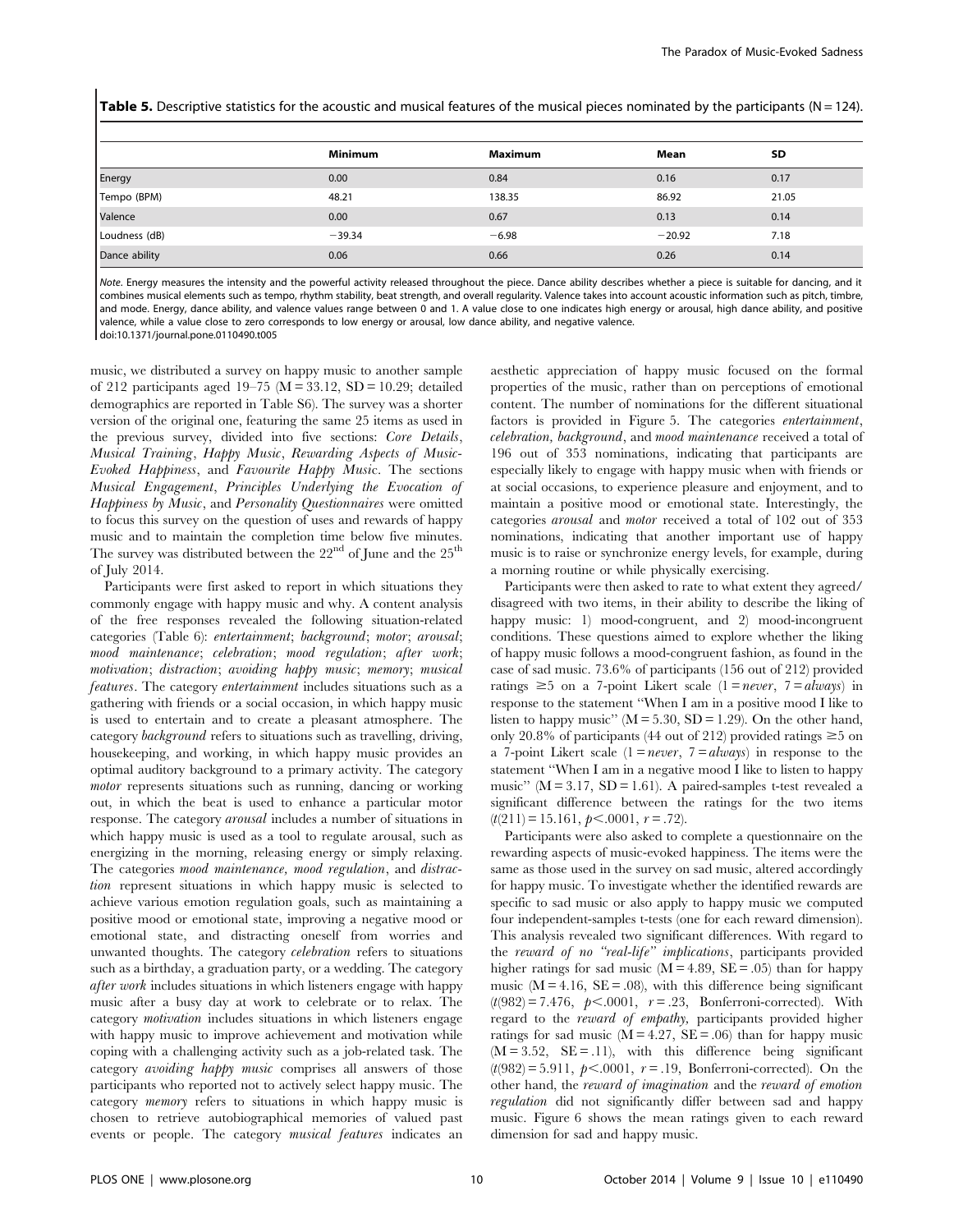Table 6. Summary of the situations in which participants engage with happy music and functions of listening to happy music in those circumstances.

| <b>Situation Category</b> | <b>Situation Description</b>                                                                                       | <b>Function</b>                                                                                                    |
|---------------------------|--------------------------------------------------------------------------------------------------------------------|--------------------------------------------------------------------------------------------------------------------|
| Entertainment             | Gathering with friends, social occasions                                                                           | Social and emotional: use of happy music to entertain, to create a<br>nice atmosphere, and to experience enjoyment |
| Background                | Travelling or while doing a<br>parallel activity such as housekeeping, working, driving                            | Happy music provides a pleasant background                                                                         |
| Motor                     | Running, dancing, working out                                                                                      | Happy music helps to raise energy level and motivation                                                             |
| Arousal                   | Energizing in the morning, releasing energy, relaxing                                                              | Emotional: arousal and mood regulation                                                                             |
| Mood maintenance          | Listening to happy music when being in a positive mood or<br>emotional state                                       | Emotional: to maintain a positive mood and to experience<br>enjoyment and pleasure                                 |
| <b>Celebration</b>        | To celebrate (e.g., birthday, graduation, wedding, new year)                                                       | Social and emotional: use of happy music to create a nice<br>atmosphere, and to experience enjoyment and pleasure  |
| Mood regulation           | Listening to happy music when being in a negative mood or<br>emotional state                                       | Emotional: mood enhancement                                                                                        |
| l After work              | After a busy day at work                                                                                           | Happy music is used to relax, celebrate, entertain                                                                 |
| Motivation                | When copying with a challenging activity                                                                           | Happy music is used to improve achievement and motivation                                                          |
| <b>Distraction</b>        | Listening to happy music to<br>forget about worries and<br>unwanted thoughts                                       | Emotional: diversion or distraction                                                                                |
| Avoiding happy music      | Preference for other types of<br>music                                                                             |                                                                                                                    |
| Memory                    | Retrieving memories of<br>valued past events                                                                       | Happy music as a memory trigger                                                                                    |
| <b>Musical features</b>   | Engaging with happy music not because of its emotional<br>content but rather for the musical features of the piece | Aesthetic                                                                                                          |

Note. Situational categories are listed in descending order according to the number of nominations. doi:10.1371/journal.pone.0110490.t006



N nominations for each situational factor underlying selection of happy music

Figure 5. The amount of nominations for each situation-related factor underlying listening to happy music. doi:10.1371/journal.pone.0110490.g005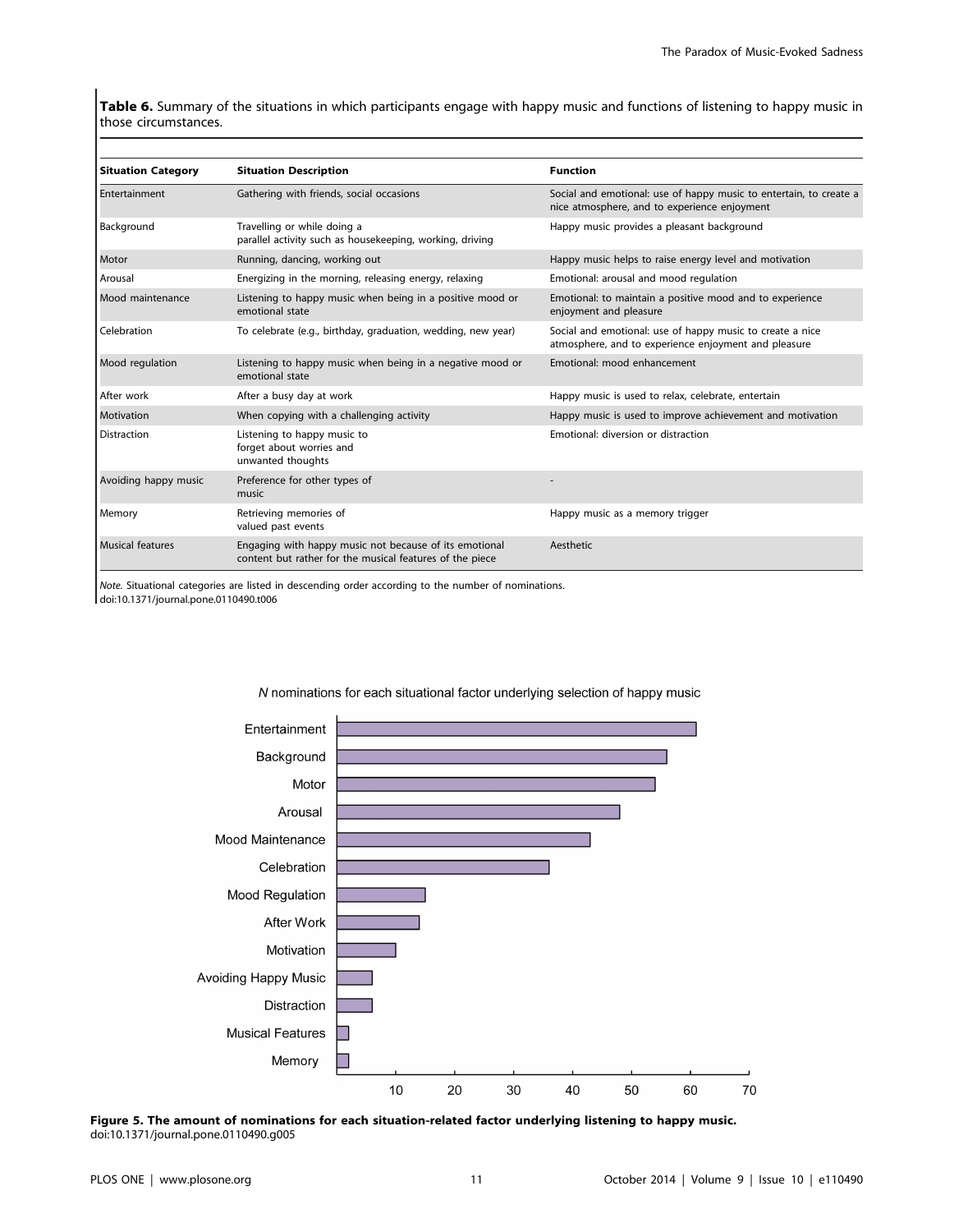

Figure 6. Mean ratings for each of the four dimensions of reward identified for sad and happy music. Error bars indicate standard error of the mean, \*\*\*a p-level of  $< .001$ . doi:10.1371/journal.pone.0110490.g006

#### **Discussion**

This study dealt with the supposed paradox of why people engage with sad music if sadness is inherently a negative emotion. Using an online survey, we obtained comprehensive responses from a large internet sample. Results point out an extensive confluence between the uses of sad music in everyday life and experiences of reward derived from music-evoked sadness. For example, the use of sad music to regulate negative emotions and moods corresponds to the reward dimension of emotion regulation, while the consolatory use is related to the *reward of empathy*. Our findings, which were corroborated by a follow-up survey, are also consistent with previous research suggesting that the principal motivation for listening to sad music is to evoke and influence emotions and moods [57], [58].

#### Rewards of music-evoked sadness

With regard to the rewards of music-evoked sadness, a principal components analysis suggests four dimensions, consistent with the possible existence of multiple sources of pleasure, as previously suggested by Huron [59]. Dimension 1 is interpreted as the reward of imagination - a dimension that is positively correlated with the pleasure derived from engaging imaginative processes (e.g., imagining to have the same richness and spontaneity of the music). Dimension 2 is interpreted as the reward of emotion regulation - a dimension that is positively correlated with the pleasurable outcome derived from the achievement of different self-regulatory goals, such as mood enhancement and venting. Dimension 3 is interpreted as the reward of empathy - a dimension that is positively correlated with the pleasurable effects associated with sharing the sadness portrayed by the music as an expression of another's emotion, such as the composer. This type of pleasure is presumed to relate to social function, even in the absence of other individuals. Dimension 4 is interpreted as the reward of no "real-life" implications - a dimension that is positively correlated with a reported pleasure that lacks any extra-musical or contextual implications. In other words, individuals can feel sad in response to sad music even in the absence of extra-musical circumstances that evoke sadness, such as, for example, a lost love (note that this does not necessarily mean that music is not associated to a sad ''reallife'' situation). Because of this contextual freedom, listeners can take pleasure in music-evoked sadness, by savoring and better understanding its emotional aspects *per se*, without necessarily experiencing negative ''real-life'' consequences.

# Situational factors and listener characteristics contributing to the appreciation of sad music

The analysis of the situations in which people engage with sad music underlines the importance of the emotional use of sad music (e.g., to regulate negative mood and emotion as well as to take comfort) in everyday life, which is in line with two previous studies investigating the motivations underlying listening to sad music [33], [34]. For instance, our data suggest that people choose to listen to sad music especially when experiencing emotional distress (in most of the cases due to a lost relationship) or when feeling lonely. Correspondingly, participants reported that the liking of sad music is significantly greater when they are sad compared to when they are in a positive emotional state, which is in line with behavioural studies reporting mood-congruent effects on sad music liking [36], [37]. Taken together, these results strongly highlight that, for most of the people, the engagement with sad music in everyday life is correlated with its potential to regulate negative moods and emotions as well as to provide consolation.

The results regarding the contribution of personality traits to individual differences in the appreciation of sad music corroborate findings from previous studies and point out the role of empathy [18–20]: Liking of sad music (for both mood-congruent and moodincongruent conditions) was indeed positively correlated with global empathy and its subscale fantasy. In addition, we found a negative association between the liking of sad music (when being sad) and the personality trait of *emotional stability*. That is, individuals with high emotional stability are less likely to prefer sad music when they are sad. Moreover, the trait neuroticism has been linked to the use of music for emotion regulation [52], [60]. Consistent with this, our findings suggest that individuals with low emotional stability prefer to listen to sad music when already in a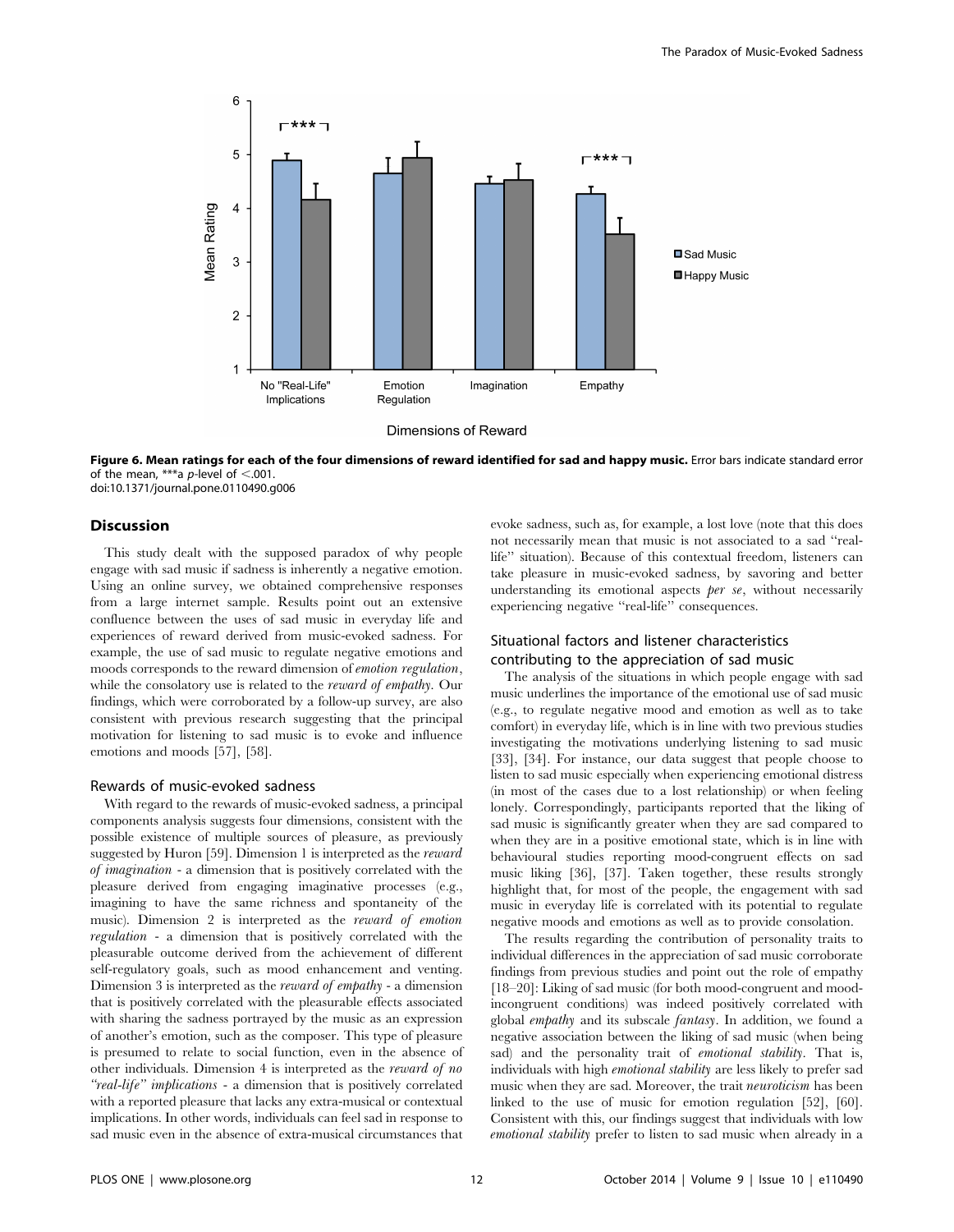sad state, presumably because this activity can help to regulate their current emotional state. In addition, it could be speculated that individuals with high emotional stability are more likely to use happy music to regulate their moods and emotions. If this is indeed the case (our data fall short for a comparison in this regard, since we did not investigate the relationship between personality traits and the appreciation of happy music), the present finding opens an intriguing direction for future work.

#### Emotions evoked by sad music

With regard to the emotions evoked in response to sad music. our results reveal that sad music evokes not only sadness, but also a wide range of complex and partially positive emotions, such as nostalgia, peacefulness, tenderness, transcendence, and wonder, in line with a previous study [20]. According to the GEMS model, these emotions belong to the factor of sublimity, whereas sadness corresponds to unease [23]. In this respect, the present study indicates that the paradox of sad music has largely been discussed in an oversimplified form, based exclusively on the happy-sad dichotomy [61–63]. Rather than happiness, sad music elicits an entire range of ''sublime'' emotions [23]. Moreover, our study supports the observation that music-evoked sadness often occurs in a blended fashion [23]. For instance, the average number of emotions that participants reported to have experienced in response to sad music was above three. Interestingly, the number of emotions evoked by sad music was positively associated with participants' liking of sad music. This suggests that a multifaceted emotional experience elicited by sad music enhances its aesthetic appeal.

Among the emotions evoked in response to sad music, nostalgia is the one listeners most frequently experience (note that for Eastern participants peacefulness is the most frequent emotion followed by nostalgia). Nostalgia has been characterized as a ''bittersweet'' emotion because it includes both positive and negative facets simultaneously, such as joy and sadness [64]. A number of studies have stressed the prominence of nostalgia among music-evoked emotions [23], [65], and the present study reinforces the importance of nostalgia in the domain of sad music. The experience of nostalgia also indicates the important role that memory processes play while listening to sad music. Nostalgia is closely linked to the retrieval of autobiographical memories [66], [67]. Barrett and colleagues [64] found that the autobiographical salience of a particular song was the strongest predictor of the intensity of music-evoked nostalgia. In line with this, our analysis of the situations in which participants engage with sad music shows that a motivation to evoke memories of valued past events often underlies the selection of sad music [44], [68].

## Principles underlying music-evoked sadness

Our analysis of the principles underlying emotion evocation points out that memory is the most important principle for eliciting sadness. Therefore, the present findings highlight the mediating role of memory in the evocation of sadness via music. These results have relevant implications for the experimental design of studies on music-evoked sadness. For example, future experiments could use music-related memory tasks to manipulate sadness in participants. Contagion was rated the second most relevant principle after memory, and thus also plays an important role in music-evoked sadness. Emotional contagion refers to processes where the listener internally mimics the emotional expression of a musical passage [38] in terms of motor expression [69], which is assumed to evoke an emotion due to emotion-specific peripheral physiological feedback. Interestingly, contagion was positively correlated with global empathy and its subscales, and negatively correlated with emotional stability. Studies have shown [70], [71] that emotional contagion is a precursor to empathy, which may explain the positive association between the trait empathy and contagion. The negative correlation with emotional stability suggests that people who are prone to emotional contagion through sad music are also those who have low scores on emotional stability. It is noteworthy that global empathy correlated with all principles of evocation of sadness, pointing to a strong link between music-evoked sadness and empathy, regardless of the mechanism through which sadness is evoked.

#### Uses and rewards of sad music compared to happy music

The results from the follow-up survey on happy music provide some interesting insights into the unique uses and rewards of sad music compared to happy music, which we have summarized in the following three points. First, the use of music to regulate negative emotion and mood and to provide comfort is the most relevant use for sad music. This usage, however, appears to be marginal in the case of happy music. For instance, the category emotion regulation received only 7.1% of nominations, and the consolatory use of happy music was not mentioned by any participant in the survey on happy music. A number of functions of listening to sad music (i.e., memory, background, arousal) partially overlapped with the functions of happy music, however, the number of nominations they received reveal substantial differences in the significance they hold to listeners when engaging with sad versus happy music. For example, retrieving memories of valued past events is a frequent use of listening to sad music (13.5% of nominations), while it has only marginal relevance in the case of happy music (only 0.9% of nominations). In addition, sad music covers a range of various ''inner'' functions (directed to one's own conscious thoughts and feelings) linked to solitary settings (see, for example, the categories of memory, introspection, and fantasy), whereas happy music mainly covers ''outer'' functions (directed to the sociocultural network to which one belongs) linked to social settings (see, for example, the categories of entertainment and celebration). Second, the liking of happy music follows a mood-congruent pattern, as found for the liking of sad music. This is supported by results from the analysis of the situation-related factors, indicating that listeners frequently engage with happy music to maintain a positive mood or emotional state. Both findings suggest that regulation of negative emotion or mood is a key emotional process underlying the choice to listen to sad music, as is the case for happy music and the maintenance of positive emotion or mood. Third, our comparison between the reward questionnaires for sad and happy music indicates that two dimensions of reward, the reward of no "real-life" implications and the reward of empathy, are rated significantly higher in the case of sad music, suggesting that they represent unique rewarding aspects of music-evoked sadness, in comparison to music-evoked happiness. This appears to be particularly relevant with regard to the reward of empathy. For instance, this reward dimension is linked to the consolatory and comforting use of sad music, which was among the most frequently nominated functions of sad music. With regard to the reward of no "real-life" implications, our results are consistent with the fact that this type of reward, as conceived by Levinson, applies not to positive emotions, such as happiness, but instead exclusively to negative emotions. On the other hand, no significant difference was found for the reward of imagination and the reward of emotion regulation, suggesting that these two dimensions of reward may be shared among happy and sad music.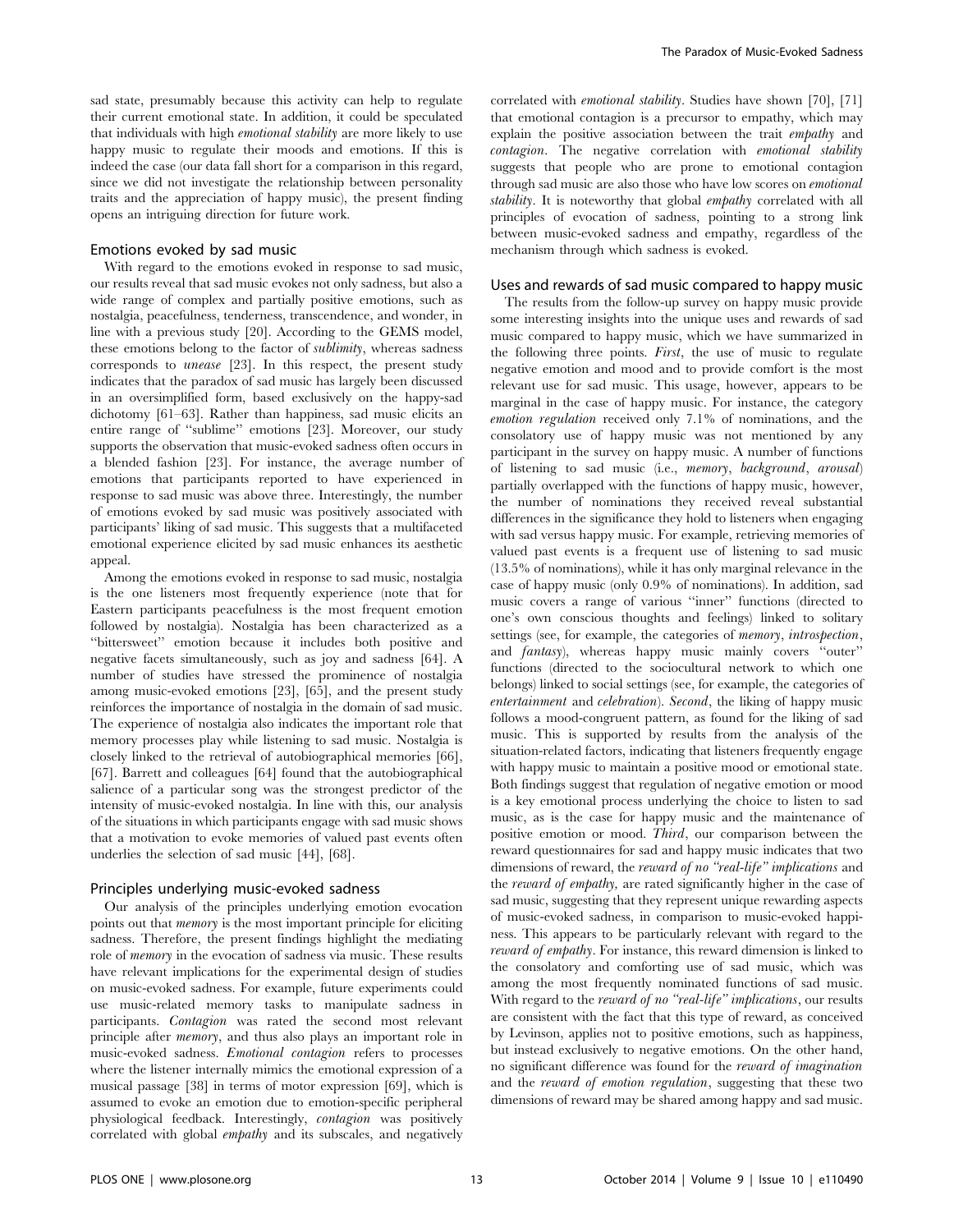# Cross-cultural differences in the emotional experiences associated with sad music

The survey on sad music featured a large multi-ethnic sample of participants. Therefore, we additionally investigated whether cultural differences affect listeners' emotional experiences of sad music (i.e., rewarding experiences and principles through which sadness is evoked). We focused on broad cultural differences, namely Western versus Eastern, because a vast and wellestablished body of literature illustrates an array of West-East differences in psychological processes, including cognition and emotion [72–75]. In particular, more individualistic Western cultures are dominated by an independent construal of the self, while more collectivist Eastern cultures are dominated by an interdependent construal of the self [73]. With regard to the principles underlying music-evoked sadness, our results suggest that Western participants experience sadness through memoryrelated processes more consistently than Eastern participants, in line with Juslin's [76] theoretical prediction of a high cultural impact on memory. Indeed, nostalgia was reported as the most important music-evoked emotion in response to sad music according to Western participants. In contrast, peacefulness holds a parallel significance to nostalgia for Eastern participants. Juslin described that ''episodic memories require detached representations, as well as self-consciousness (i.e., perceptions of an inner world and a sense of self that is separate from the external world)'' (Juslin [76] pp. 242–243), and ''episodic memories may serve to confirm one's identity'' (Juslin [77] p. 284). These statements provide a meaningful interpretation of our findings, suggesting that memory may serve to promote an independent construal of the self, and is thus more often experienced among individualistic Western cultures. Apart from memory, we did not detect any further significant differences, suggesting that the emotional as well as rewarding processes underlying listening to sad music might be largely shared across cultures.

## Listeners' examples of sad music

Our analysis of the tags given for the respondents' examples of sad music indicates that a large majority (68.46%) of these musical pieces are also considered sad by last.fm users (notice that among the remaining pieces, 20.80% were assigned a ''sadness-related'' tag and only 10.74% were not labeled sad). Thus, participants' view of sad music is consistent with the cultural representation of sadness in music. This finding was confirmed by the analysis of a number of acoustic and musical features, which influence musicperceived sadness in Western music [49]. The average values of tempo, loudness, energy, dance ability, and valence (with the exception of mode) are consistent with the most well-established parameters attributed to Western sad music (in particular, energy, dance ability, and valence values were close to zero, and thus very low in the example pieces named by our sample). Considering the wide range of musical genres covered by the example pieces, the average tempo was relatively slow. Moreover, when energy and valence values for each nominated piece were combined, almost all of the retrievable pieces (113 out of 124) fell into the low energy/negative valence quadrant of the affective circumplex model [51]. According to this dimensional approach, all emotions can be explained in terms of core affect dimensions such as valence and arousal, where sadness is an emotion with low arousal and negative valence [51], [78]. Furthermore, it is noteworthy to mention that our data are in line with the results from the BBC survey on the world's saddest music [79]. In particular, four out of the five most-nominated pieces of the BBC survey (i.e., Dido's Lament, Barber's Adagio for Strings, Adagietto from Mahler's Symphony No. 5, and Gloomy Sunday) were also present among

the 26 most-rated instrumental pieces in the present study, suggesting that they represent the most popular of the saddest Western musical pieces.

## ''Real'' and music-evoked sadness

The paradox of the appreciation of music-evoked sadness is closely related to the question of how (and to what extent) musicevoked sadness relates to ''everyday'' sadness. The fact that sadness is experienced as a pleasant emotion mostly in aesthetic contexts [18], [28] has been used as an argument against the authenticity of music-evoked sadness. Along this line, some authors have argued that music-evoked emotions are not "real", but aesthetic emotions [80], [81], because they are not goal-oriented and do not have any material effect on the individual's well-being [82], [83]. The present study provides preliminary evidence against the last claim. For instance, two identified rewards (namely reward of emotion regulation and empathy) unveil two positive effects of music-evoked sadness on psychological health (i.e., regulation of negative emotion and mood, and consolation due to social contact and mood-sharing). This indicates that musicevoked sadness is not only experienced as an abstract aesthetic reward, but also as a means for improving well-being and engaging in social functions. For example, listeners frequently engage with sad music when experiencing emotional distress to facilitate venting of negative emotion or mood. On the other hand, our study also reveals that the lack of ''real-life'' implications is another reward dimension of music-evoked sadness. According to this reward dimension, music-evoked sadness is often not immediately linked to a sad extra-musical event, thus allowing the listener to take pleasure in so-called negative emotions. This component of music-evoked sadness (the lack of ''real-life'' implications) differentiates our experience of music-evoked sadness from ''everyday'' sadness.

## Implications for music therapy

Our findings may have implications for music therapy (MT). For instance, our study shows that music-evoked sadness is linked to four different dimensions of reward, and that sad music can evoke a wide range of positive ''sublime'' emotions in the listener [23]. Thus, the specific use of sad music in MT (preferably selected by the patient; [84]) might be particularly effective to promote music-induced reward, which in turn could improve health and well-being (through the engagement of neurochemical systems for reward, stress and arousal, as well as social affiliation; for a review, see [85]). This suggestion is supported by the evidence pointing to the efficacy of a form of MT called ''Guided Imagery and Music'' (GIM) in stress reduction [86], [87]. In healthy subjects, GIM has been shown to reduce cortisol levels [86] as well as  $\beta$ -endorphins [87], which are two markers of hypothalamic-pituitary-adrenal (HPA) axis activations. GIM usually employs Western Classical music combined with conversation and relaxation to elicit imagery for accessing and working through emotional processes. The present study indicates that music-evoked sadness can enhance mental imagery (i.e., *reward of imagination*), thus suggesting that sad music is well suited as one therapeutic means in GIM.

Furthermore, our study reveals that people engage with sad music especially when feeling sad or lonely. Thus, from a therapeutic perspective, one could reasonably interpret a patient's decision to select sad music as, apart from an aesthetic preference, an indicator of emotional distress. This might be useful especially in children or adults with autism spectrum disorder or alexithymic individuals, who have a reduced ability to express their emotions verbally [88]. By ''tuning'' their emotions with the ones expressed by the music, patients may feel heard and understood (i.e., reward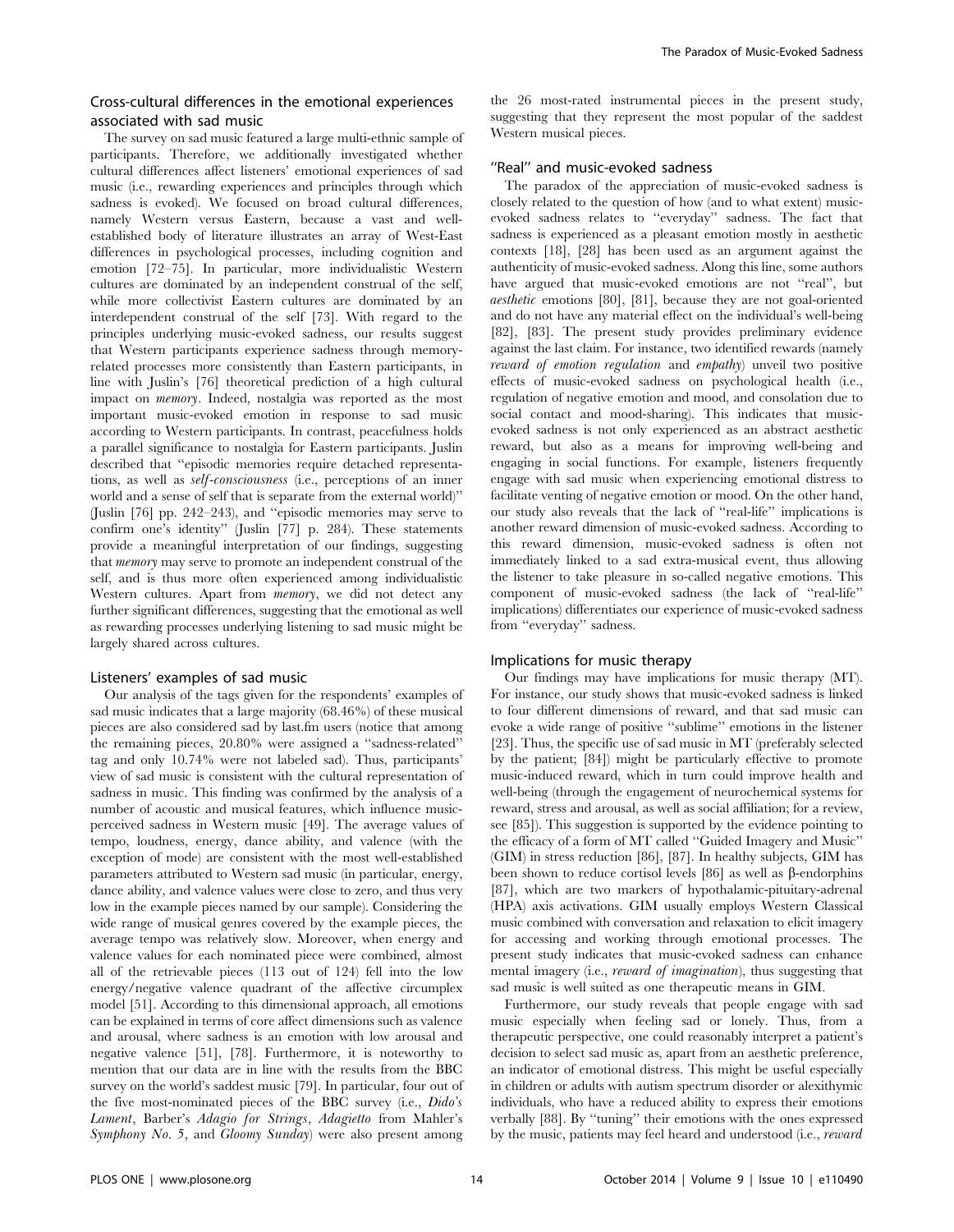of empathy), even in the absence of a specific emotional vocabulary [89]. This empathic connection between the music and the patient may help to relieve distress and to progress in therapy. Furthermore, the beneficial emotional effects of sad music may be enhanced in emotionally unstable individuals, because our results suggest that they use sad music to regulate emotion. Thus, we also propose that the assessment of personality traits might be an important stage in estimating the successful use of sad music in MT.

## Limitations of the study

The use of a retrospective survey may have limited the overall ecological validity of the study. Retrospective questionnaires can be inaccurate in the measurements of affective states [90], because they are vulnerable to memory biases [91], [92]. Future research investigating everyday use of sad music could potentially benefit from the Experience Sampling Method (ESM) [93], a research procedure that asks individuals to provide systematic self-reports of their experience in real-time and at random occasions during the day. In particular, a recent development of ESM, consisting of a ''smartphone'' application (m-ESM) [90], seems to be a promising solution because it maintains a natural listening experience for participants while collecting real-time data. In addition, further studies should validate the present findings with implicit measures to overcome the limitations of introspective survey methods, such as demand characteristics. This is important especially in regard to the rewards and principles underlying music-evoked sadness, which describe processes that may occur partly unconsciously, thereby proving more difficult for direct reporting by participants.

## Conclusions

The fact that people seek and appreciate sadness in music may appear paradoxical, given the strong popular and scientific emphasis on happiness as a source of personal well-being (e.g., [94], [95]). The present study demonstrates that for many individuals, listening to sad music can actually lead to beneficial emotional effects. Our findings are important for four reasons. First, the findings (using two large internet samples of participants) reveal sad music's potential for regulating negative moods and emotions as well as for providing consolation. In particular, the consolatory and comforting effects are likely to be unique features of sad music, as suggested by the comparison between the uses and functions of listening to sad versus happy music. Second, the results draw a comprehensive picture of situational factors of exposure and personality traits that contribute to the appreciation of sad music. In particular, the appreciation of sad music is enhanced when listeners are experiencing emotional distress, as well as among individuals with high empathy and low emotional stability. Third, our results unveil psychological mechanisms underlying the evocation of sadness by music, showing that memory-related processes are central in music-evoked sadness. Fourth, our findings contribute to the discussion surrounding the paradox of musicevoked sadness by providing the first empirical evidence that music-evoked sadness is related to a multidimensional experience of reward: Music-evoked sadness can be appreciated not only as an aesthetic abstract reward (due to the engagement of imaginative processes or the lack of ''real-life'' implications), but also plays a role in well-being, by providing consolation as well as by regulating negative moods and emotions. In particular, the results from the

## References

follow-up survey on happy music suggest that two out of the four identified rewards, the reward of no "real-life" implications and the reward of empathy, are rewarding experiences derived from listening to sad music, but not happy music (although rewarding experiences derived from listening to other types of music remain to be specified in future research). We hope that this study will lead to a deeper understanding of music-evoked sadness and will spur further research into the relationship between sadness and pleasure, particularly in the domain of music-therapeutic applications. Potential implications include the development of music interventions designed to improve health and well-being in healthy subjects as well as in the treatment of psychiatric disorders.

## Supporting Information

Figure S1 Scatter plot of valence and energy values of the retrieved instrumental musical pieces. (PDF)

Table S1 List of items of the questionnaire on sad music listening habits (third section of the survey). (PDF)

Table S2 List of items of the questionnaire on the principles underlying the evocation of sadness by music (fourth section of the survey). (PDF)

Table S3 List of items of the questionnaire on the rewarding aspects of music-evoked sadness (fifth section of the survey).

(PDF)

Table S4 Free responses to the item asking which are the rewarding aspects of sadness evoked by music, with number of nominations for each answer  $(N = 31$  in total). (PDF)

Table S5 Free responses to the item asking which are the most frequent emotions experienced in response to sad music, with number of nominations for each answer  $(N = 40$  in total).

(PDF)

Table S6 Respondents' demographics for the happy music survey  $(N = 212)$ . (PDF)

Table S7 Musical pieces nominated more than one time.

(PDF)

Table S8 Musical pieces nominated one time. (PDF)

Dataset S1 Original dataset collected though an online platform for the sad music survey. (XLSX)

#### Author Contributions

Conceived and designed the experiments: SK LT. Performed the experiments: LT. Analyzed the data: LT. Contributed reagents/materials/analysis tools: LT. Contributed to the writing of the manuscript: SK LT.

<sup>1.</sup> Ekman P (1992) An argument for basic emotions. Cogn Emot 6: 169–200. 2. Izard CE (2000) Sadness. In: Kazdin AE, editor. Encyclopedia of Psychology. Berlin: Oxford University Press. 137–139.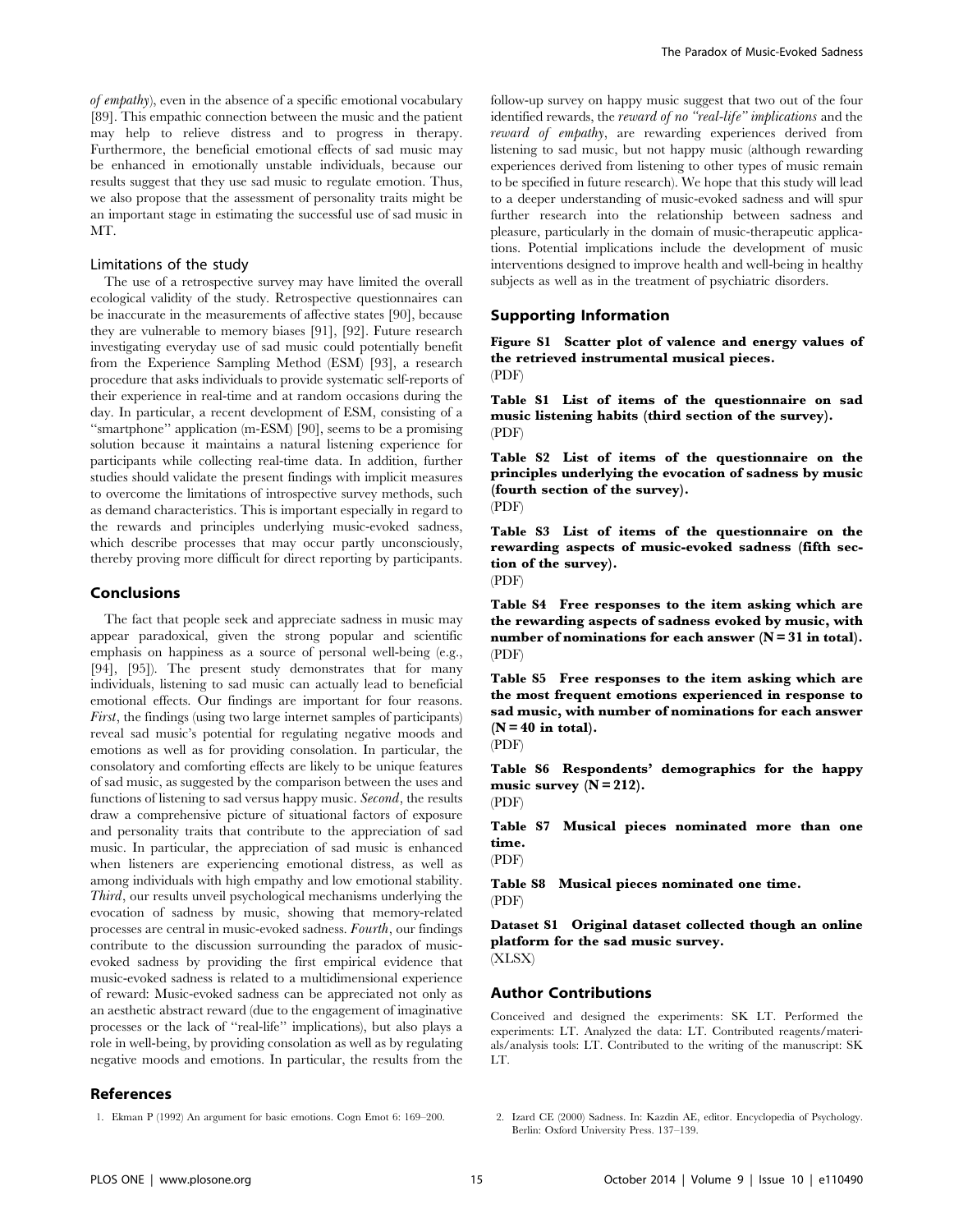- 3. Schwartz GE, Weinberger DA, Singer JA (1981) Cardiovascular differentiation of happiness, sadness, anger, and fear following imagery and exercise. Psychosom Med 43: 343–364.
- 4. Shields SA (1984) Reports of bodily change in anxiety, sadness, and anger. Motiv Emot 8: 1–21.
- 5. Sobin C, Alpert M (1999) Emotion in speech: The acoustic attributes of fear, anger, sadness, and joy. J Psycholinguistic Res 28: 347–365.
- 6. Ellsworth PC, Smith CA (1988) From appraisal to emotion: Differences among unpleasant feelings. Motiv Emot 12: 271–302.
- 7. Keltner D, Ellsworth PC, Edwards K (1993) Beyond simple pessimism: effects of sadness and anger on social perception. J Pers Soc Psychol 64: 740–752.
- 8. Lazarus RS (1991) Emotion and adaptation. New York, US: Oxford University Press. 557 p.
- 9. Rivers SE, Brackett MA, Katulak NA, Salovey P (2007) Regulating anger and sadness: An exploration of discrete emotions in emotion regulation. J Happiness Stud 8: 393–427.
- 10. Scherer KR, Schorr AE, Johnstone TE (2001) Appraisal processes in emotion: theory, methods, research. New York, US: Oxford University Press. 478 p.
- 11. Aristotle (1986) Aristotle's poetics (Halliwell S, Ed.). London: Duckworth. 369 p. 12. Davies S (1997) Why listen to sad music if it makes one feel sad? In: Robinson J,
- editor. Music and meaning. Ithaca, NY: Cornell University Press. 242–253. 13. Kivy P (1989) Sound sentiment: An essay on the musical emotions, including the
- complete text of the corded shell. Philadelphia: Temple University Press. 286 p. 14. Levinson J (1997) Music and negative emotion. In: Robinson J, editor. Music and meaning. Ithaca, NY: Cornell University Press. 215–241.
- 15. Robinson J (1994) The expression and arousal of emotion in music. The Journal of Aesthetics and Art Criticism 52: 13–22.
- 16. Gabrielsson A, Lindström S (1993) On strong experiences of music. Musikpsychologie: Jahrbuch der deutschen Gesellschaft für Musikpsychologie 10: 118–139.
- 17. Kawakami A, Furukawa K, Katahira K, Okanoya K (2013) Sad music induces pleasant emotion. Front Psychol 4.
- 18. Garrido S, Schubert E (2011) Individual differences in the enjoyment of negative emotion in music: A literature review and experiment. Music Percept 28: 279– 296.
- 19. Vuoskoski JK, Eerola T (2012) Can sad music really make you sad? Indirect measures of affective states induced by music and autobiographical memories. Psychology of Aesthetics, Creativity, and the Arts 6: 204–213.
- 20. Vuoskoski JK, Thompson WF, McIlwain D, Eerola T (2012) Who enjoys listening to sad music and why? Music Percept 29: 311–317.
- 21. Goodman N (1968) Languages of art: an approach to a theory of symbols. Indianapolis: Bobbs-Merrill. 277 p.
- 22. Trost W, Ethofer T, Zentner M, Vuilleumier P (2012) Mapping aesthetic musical emotions in the brain. Cereb Cortex 22: 2769–2783.
- 23. Zentner M, Grandjean D, Scherer KR (2008) Emotions evoked by the sound of music: Characterization, classification, and measurement. Emotion 8: 494–521.
- 24. Berridge KC, Robinson TE, Aldridge JW (2009) Dissecting components of reward: 'liking', 'wanting', and learning. Curr Opin Pharmacol 9: 65–73.
- 25. Kringelbach ML, Berridge KC (2009) Towards a functional neuroanatomy of pleasure and happiness. Trends Cogn Sci 13: 479–487.
- 26. Panksepp J (1995) The emotional sources of ''chills'' induced by music. Music Percept 13: 171–207.
- 27. Panksepp J $\left( 1998\right)$  Affective neuroscience: The foundations of human and animal emotions. New York: Oxford University Press. 466 p.
- 28. Huron D (2011) Why is sad music pleasurable? A possible role for prolactin. Music Sci 15: 146–158.
- 29. Juslin PN, Liljeström S, Västfjäll D, Barradas G, Silva A (2008) An experience sampling study of emotional reactions to music: Listener, music, and situation. Emotion 8: 668–683.
- 30. Egermann H, Sutherland ME, Grewe O, Nagel F, Kopiez R, et al. (2011) Does music listening in a social context alter experience? A physiological and psychological perspective on emotion. Music Sci 15: 307–323.
- 31. Liljeström S, Juslin PN, Västfjäll D (2013) Experimental evidence of the roles of music choice, social context, and listener personality in emotional reactions to music. Psychol Music 41: 579–599.
- 32. Sloboda JA, O'Neill SA (2001) Emotions in everyday listening to music. In: Juslin PN, Sloboda JA, editors. Music and emotion: Theory and research. New York: Oxford University Press. 415–429.
- 33. Garrido S, Schubert E (2011) Negative emotion in music: What is the attraction? A qualitative study. Empir Musicol Rev 6: 214–230.
- 34. Van den Tol AJM, Edwards J (2011) Exploring a rationale for choosing to listen to sad music when feeling sad. Psychol Music: 1–26.
- 35. Larsen RJ (2000) Toward a science of mood regulation. Psychol Inq 11: 129– 141.
- 36. Hunter PG, Schellenberg EG, Griffith AT (2011) Misery loves company: Moodcongruent emotional responding to music. Emotion 11: 1068–1072.
- 37. Schellenberg EG, Peretz I, Vieillard S (2008) Liking for happy- and sadsounding music: Effects of exposure. Cogn Emot 22: 218–237.
- 38. Juslin PN, Västfjäll D (2008) Emotional responses to music: The need to consider underlying mechanisms. Behavioral and Brain Sciences 31: 559–621.
- 39. Juslin PN, Harmat L, Eerola T (2013) What makes music emotionally significant? Exploring the underlying mechanisms. Psychol Music: 1–25.
- 40. Koelsch S (2012) Brain and music. West Sussex, UK: John Wiley & Sons, Ltd. 308 p.
- 41. Eerola T, Vuoskoski JK (2011) A comparison of the discrete and dimensional models of emotion in music. Psychol Music 39: 18–49.
- 42. Clore GL, Huntsinger JR (2007) How emotions inform judgment and regulate thought. Trends Cogn Sci 11: 393–399.
- 43. Saarikallio S, Erkkila¨ J (2007) The role of music in adolescents' mood regulation. Psychol Music 35: 88–109.
- 44. Van Goethem A, Sloboda JA (2011) The functions of music for affect regulation. Music Sci 15: 208–228.
- 45. Davis MH (1980) A multidimensional approach to individual differences in empathy. ISAS Catalog of Selected Documents in Psychology 10: 85.
- 46. Gosling SD, Rentfrow PJ, Swann WB Jr (2003) A very brief measure of the Big-Five personality domains. J Res Pers 37: 504–528.
- 47. John OP, Srivastava S (1999) The Big Five Trait taxonomy: History, measurement, and theoretical perspectives. In: Pervin LA, John OP, editors. Handbook of personality: Theory and research. New York: Guilford Press. 102– 138.
- 48. Field A (2009) Discovering statistics using SPSS. London: Sage publications. 450 p.
- 49. Juslin PN, Laukka P (2003) Communication of emotions in vocal expression and music performance: Different channels, same code? Psychol Bull 129: 770.
- 50. Brattico E, Alluri V, Bogert B, Jacobsen T, Vartiainen N, et al. (2011) A functional MRI study of happy and sad emotions in music with and without lyrics. Front Psychol 2: 308.
- 51. Russell JA (1980) A circumplex model of affect. J Pers Soc Psychol 39: 1161– 1178.
- 52. Chamorro-Premuzic T, Furnham A (2007) Personality and music: Can traits explain how people use music in everyday life? Br J of Psychol 98: 175–185.
- 53. Chin T, Rickard NS (2012) The music USE (MUSE) questionnaire: An instrument to measure engagement in music. Music Percept 29: 429–446.
- 54. Mas-Herrero E, Marco-Pallares J, Lorenzo-Seva U, Zatorre RJ, Rodriguez-Fornells A (2013) Individual Differences in Music Reward Experiences. Music Percept 31: 118–138.
- 55. Laukka P (2007) Uses of music and psychological well-being among the elderly. J Happiness Stud 8: 215–241.
- 56. Schäfer T, Sedlmeier P, Städtler C, Huron D (2013) The psychological functions of music listening. Front Psychol 4: 511.
- 57. Juslin PN, Laukka P (2004) Expression, perception, and induction of musical emotions: A review and a questionnaire study of everyday listening. Journal of New Music Research 33: 217–238.
- 58. Salimpoor VN, Benovoy M, Longo G, Cooperstock JR, Zatorre RJ (2009) The rewarding aspects of music listening are related to degree of emotional arousal. PloS ONE 4: e7487.
- 59. Huron D (2009) Aesthetics. In: Hallam S, Cross I, Thaut M, editors. The Oxford handbook of music psychology. Oxford, UK: Oxford University Press. 151–159.
- 60. Chamorro-Premuzic T, Fagan P, Furnham A (2010) Personality and uses of music as predictors of preferences for music consensually classified as happy, sad, complex, and social. Psychology of Aesthetics, Creativity, and the Arts 4: 205– 213.
- 61. Hunter PG, Schellenberg EG, Schimmack U (2010) Feelings and perceptions of happiness and sadness induced by music: Similarities, differences, and mixed emotions. Psychology of Aesthetics Creativity, and the Arts 4: 47–56.
- 62. Ladinig O, Schellenberg EG (2012) Liking unfamiliar music: Effects of felt emotion and individual differences. Psychology of Aesthetics, Creativity, and the Arts 6: 146–154.
- 63. Larsen JT, Stastny BJ (2011) It's a bittersweet symphony: Simultaneously mixed emotional responses to music with conflicting cues. Emotion 11: 1469–1473.
- 64. Barrett FS, Grimm KJ, Robins RW, Wildschut T, Sedikides C, et al. (2010) Music-evoked nostalgia: affect, memory, and personality. Emotion 10: 390–403.
- 65. Janata P, Tomic ST, Rakowski SK (2007) Characterisation of music-evoked autobiographical memories. Memory 15: 845–860.
- 66. Batcho KI (2007) Nostalgia and the emotional tone and content of song lyrics. Am J Psychol 120: 361–381.
- 67. Sedikides C, Wildschut T, Arndt J, Routledge C (2008) Nostalgia past, present, and future. Curr Dir Psychol Sci 17: 304–307.
- 68. Davies JB (1978) The psychology of music. London: Hutchinson. 240 p.
- 69. Lundqvist LO, Carlsson F, Hilmersson P, Juslin PN (2009) Emotional responses to music: Experience, expression, and physiology. Psychol Music 37: 61–90.
- 70. Hatfield E, Rapson RL, Le YL (2009) Emotional contagion and empathy. In: Decety J, Ickes W, editors. The social neuroscience of empathy. Cambridge, MA: MIT Press. 24–34.
- 71. Singer T, Lamm C (2009) The social neuroscience of empathy. Ann N Y Acad Sci 1156: 81–96.
- 72. Kitayama S, Markus HR, Matsumoto H, Norasakkunkit V (1997) Individual and collective processes in the construction of the self: Self-enhancement in the United States and self-criticism in Japan. J Pers Soc Psychol 72: 1245–1267.
- 73. Markus HR, Kitayama S (1991) Culture and the self: Implications for cognition, emotion, and motivation. Psychol Rev 98: 224–253.
- 74. Mesquita BG, Frijda NH (1992) Cultural variations in emotions: a review. Psychol Bull 112: 179–204.
- 75. Murata A, Moser JS, Kitayama S (2013) Culture shapes electrocortical responses during emotion suppression. Soc Cogn Affect Neurosci 8: 595–601.
- 76. Juslin PN (2013) From everyday emotions to aesthetic emotions: towards a unified theory of musical emotions. Phys Life Rev 10: 235–266.